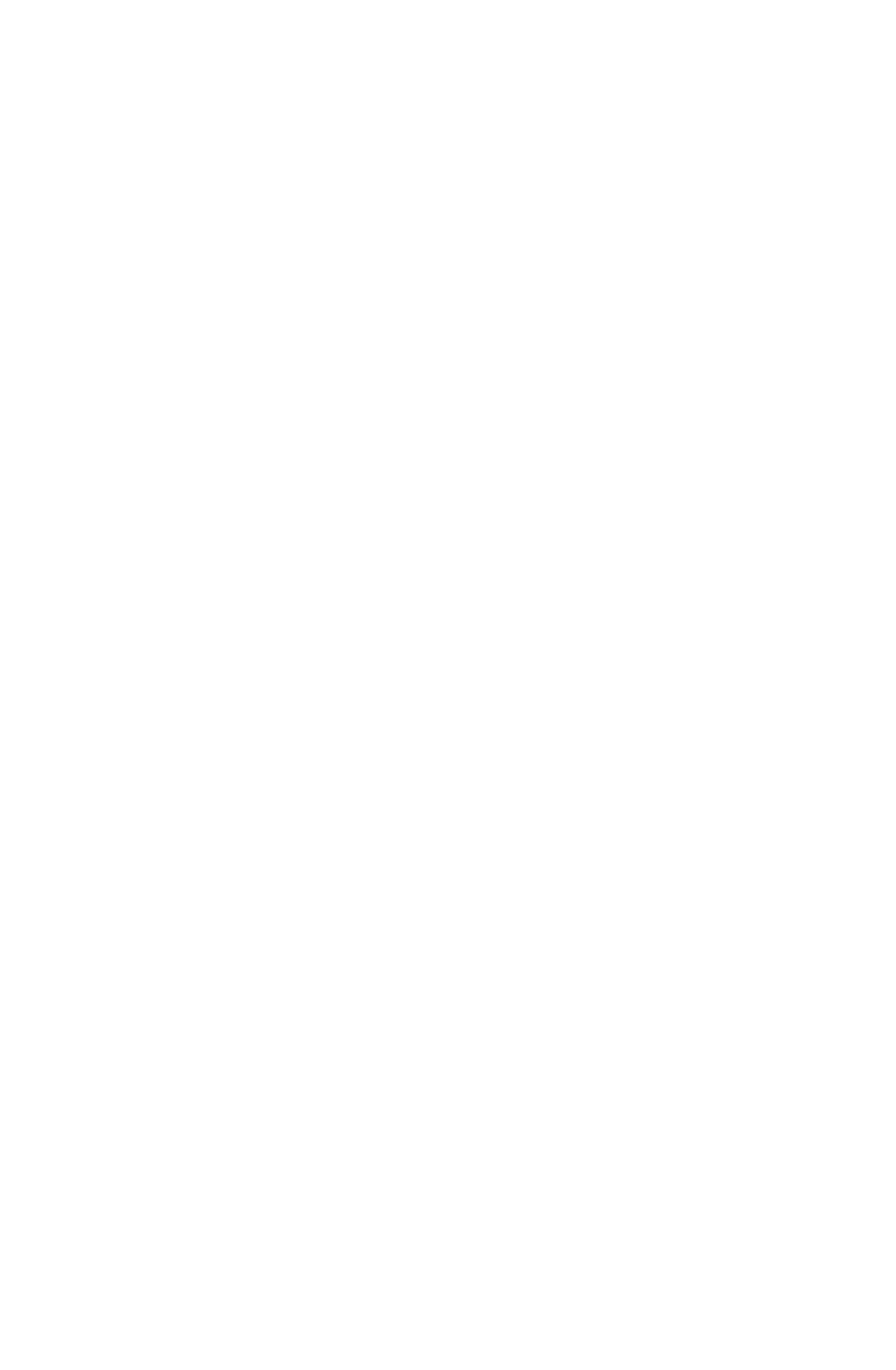## MANAGING DETERRENCE IN THE 21ST CENTURY

EDITED BY STEPHAN FRÜHLING AND ANDREW O'NEIL



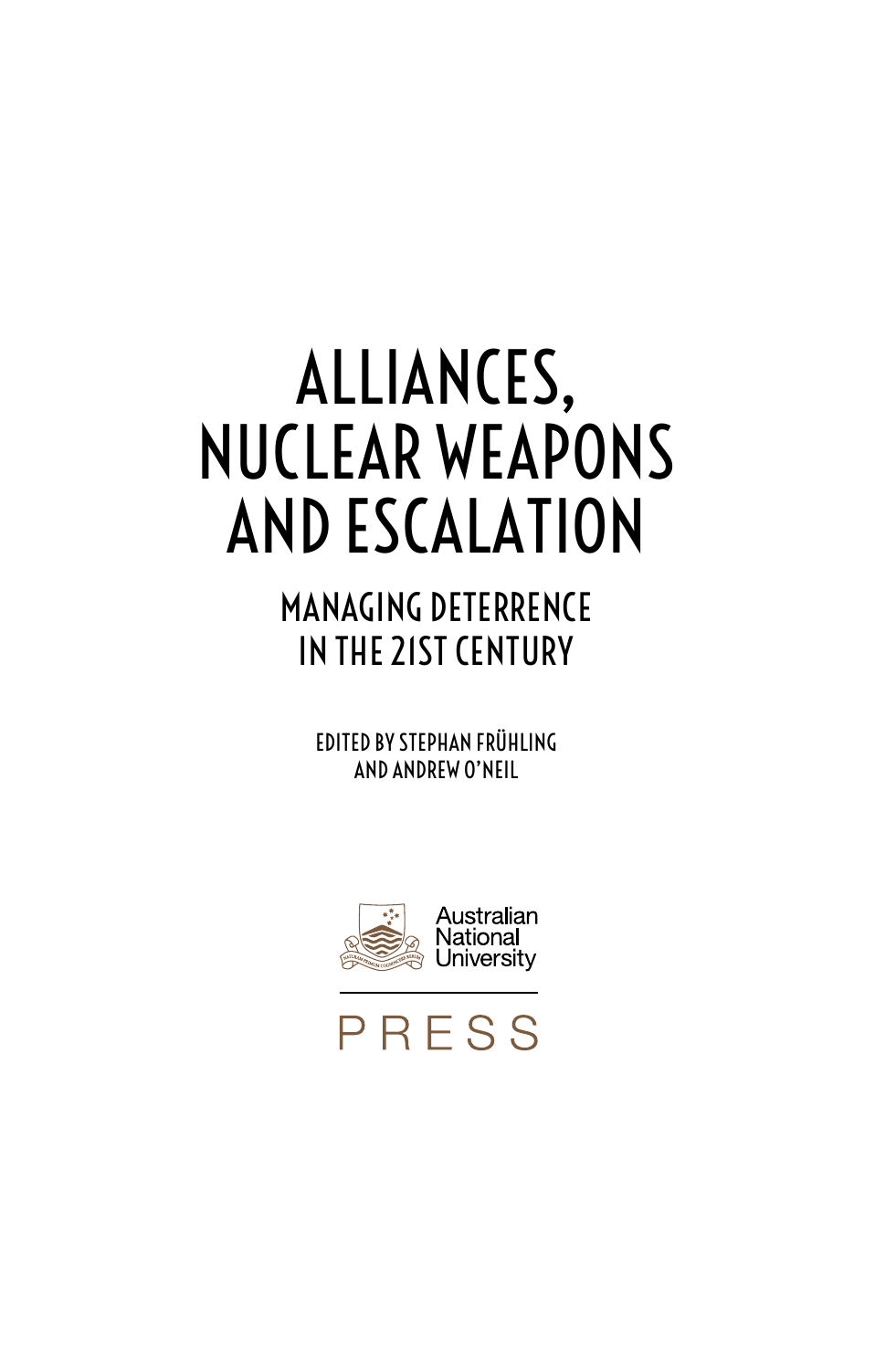

Published by ANU Press The Australian National University Acton ACT 2601, Australia Email: anupress@anu.edu.au

Available to download for free at press.anu.edu.au

ISBN (print): 9781760464905 ISBN (online): 9781760464912

WorldCat (print): 1285533360 WorldCat (online): 1285533216

DOI: 10.22459/ANWE.2021

This title is published under a Creative Commons Attribution-NonCommercial-NoDerivatives 4.0 International (CC BY-NC-ND 4.0).



The full licence terms are available at [creativecommons.org/licenses/by-nc-nd/4.0/legalcode](http://creativecommons.org/licenses/by-nc-nd/4.0/legalcode)



Cover design and layout by ANU Press

Cover photograph: B-2 Spirit operates at Naval Support Facility Diego Garcia. © Tech. Sgt. Heather Salazar. The appearance of U.S. Department of Defense (DoD) visual information does not imply or constitute DoD endorsement.

This book is published under the aegis of the Asia-Pacific Security Studies Editorial Board of ANU Press.

This edition © 2021 ANU Press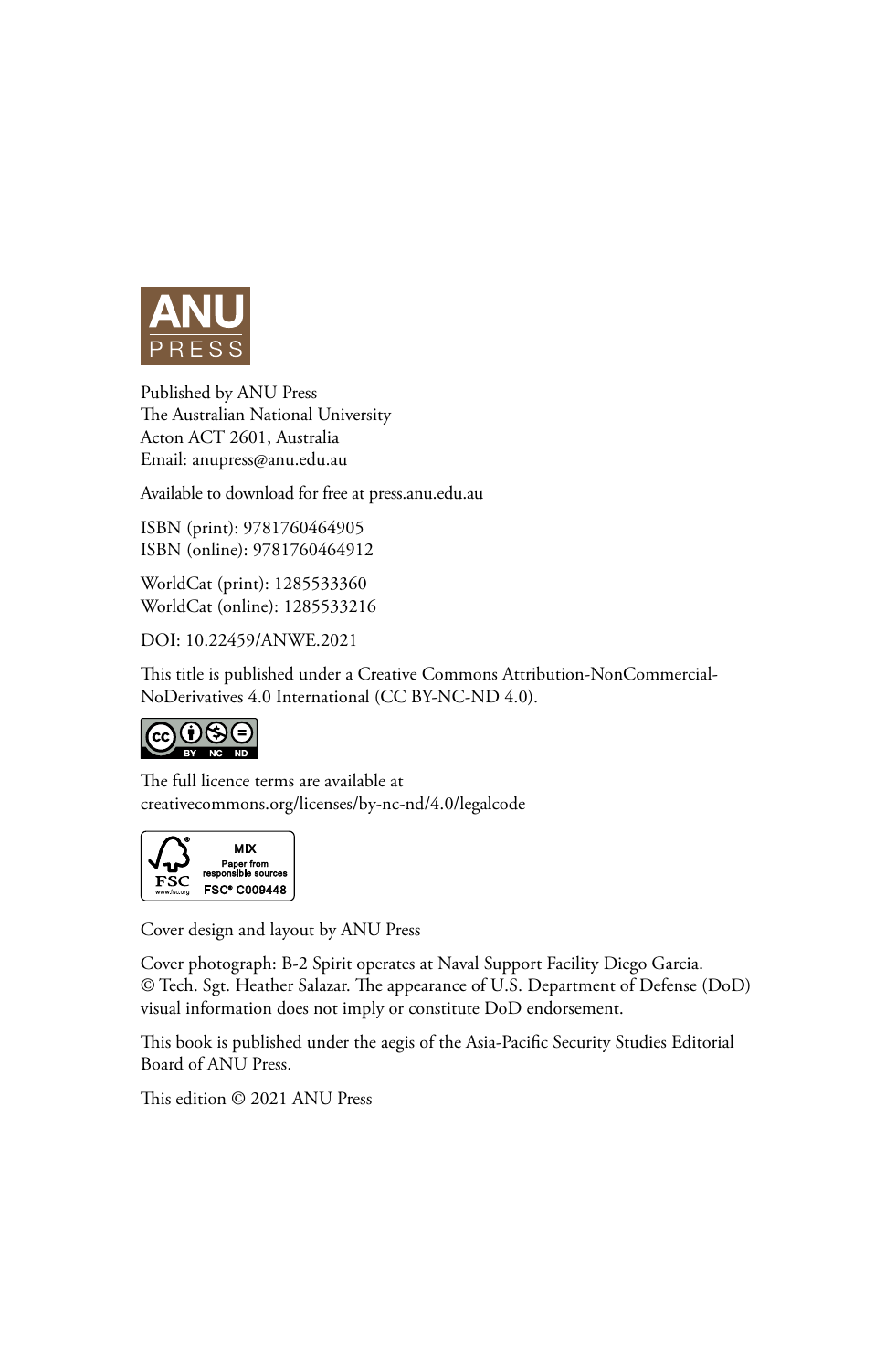# **Contents**

|    | Acknowledgements                                                                                     | vii          |
|----|------------------------------------------------------------------------------------------------------|--------------|
|    | Abbreviations                                                                                        | ix           |
| 1. | Alliances, Nuclear Weapons and Escalation<br>Stephan Frühling and Andrew O'Neil                      | $\mathbf{1}$ |
|    | Part I: Alliances, Nuclear Deterrence and Strategic Stability<br>in the Indo-Pacific                 |              |
| 2. | US Defence Strategy and Alliances in the Indo-Pacific<br>Elbridge Colby                              | 13           |
| 3. | Nuclear Deterrence and the US-China Strategic Relationship<br>Oriana Skylar Mastro                   | 25           |
| 4. | US Allies and Nuclear Weapons Cooperation<br>Jeffrey Larsen                                          | 41           |
| 5. | The Future of Arms Control and Strategic Stability in the<br>Indo-Pacific<br><b>Heather Williams</b> | 53           |
|    | Part II: Political-Military Challenges in Alliance Planning<br>for Escalation                        |              |
| 6. | NATO: Ambiguity about Escalation in a Multinational Alliance<br>Sten Rynning                         | 67           |
| 7. | South Korea: The Limits of Operational Integration<br>Seukhoon Paul Choi                             | 77           |
| 8. | Japan: The Political Costs of Deterrence<br>Tomohiko Satake                                          | 89           |
| 9. | Australia: Maximising Discretion in an Untested Alliance<br>Brendan Sargeant                         | 101          |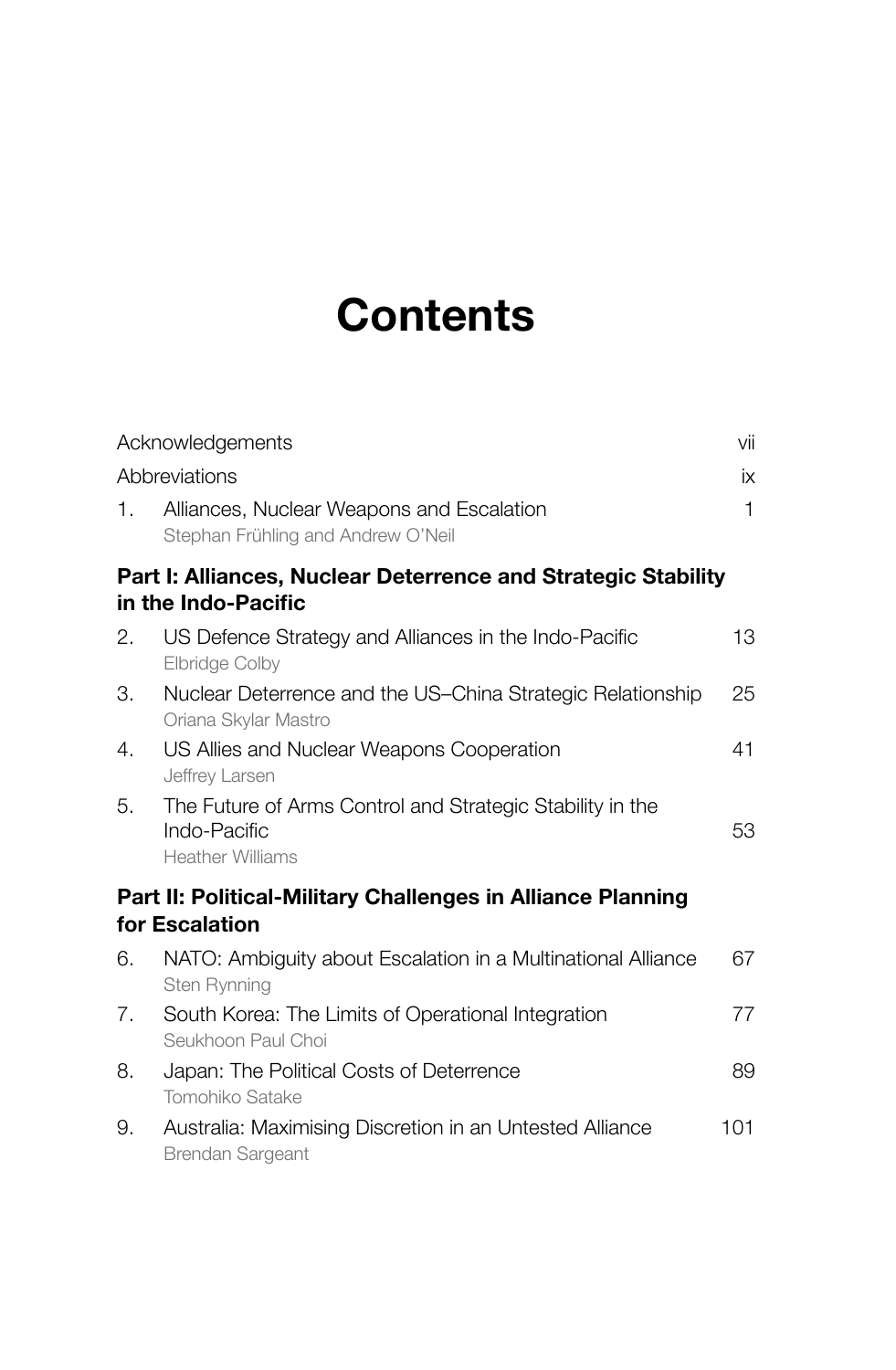#### **Part III: Nuclear Weapons and Non-Nuclear Capabilities**

|     | 10. New Capabilities and Nuclear Deterrence in Europe<br>Łukasz Kulesa                                            | 113 |
|-----|-------------------------------------------------------------------------------------------------------------------|-----|
| 11. | Nuclear Sharing and NATO as a 'Nuclear Alliance'<br>Alexander Mattelaer                                           | 123 |
| 12. | US Nuclear Weapons and US Alliances in North-East Asia<br>Michito Tsuruoka                                        | 133 |
| 13. | The Impact of New Capabilities on the Regional Deterrence<br>Architecture in North-East Asia<br>Masashi Murano    | 141 |
| 14. | Australia's Shrinking Advantages: How Technology Might<br>Defeat Geography<br><b>Andrew Davies</b>                | 151 |
|     | Part IV: Bringing the Public Along: Talking about Nuclear                                                         |     |
|     | <b>Weapons and Deterrence</b>                                                                                     |     |
|     | 15. Non-Nuclear Allies and Declaratory Policy:<br>The NATO Experience<br>Michael Rühle                            | 163 |
| 16. | Public Communication on Nuclear Deterrence and<br>Disarmament: The Challenge for Australia<br>Tanya Ogilvie-White | 177 |
| 17. | On 'Campaigning' for Nuclear Deterrence<br><b>Brad Roberts</b>                                                    | 187 |
|     | <b>Conclusions</b>                                                                                                |     |
| 18. | Managing Deterrence in the 21st Century<br>Stephan Frühling and Andrew O'Neil                                     | 201 |
|     | <b>Author Biographies</b>                                                                                         |     |
|     | Index                                                                                                             |     |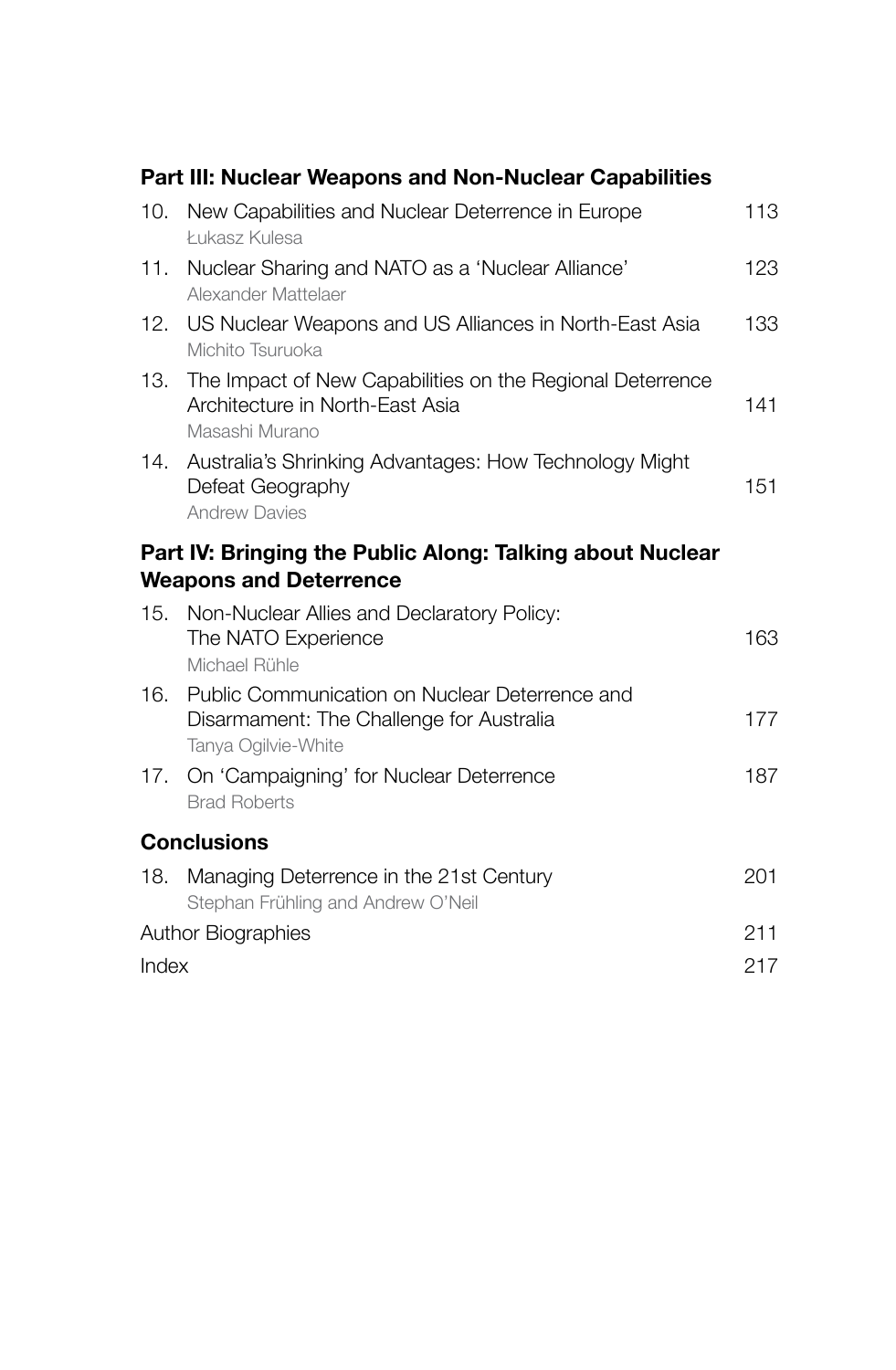## **Abbreviations**

| ACM          | Alliance Coordination Mechanism                       |
|--------------|-------------------------------------------------------|
| ADF          | Australian Defence Force                              |
| <b>ANZUS</b> | Australia, New Zealand, United States Security Treaty |
| <b>APEC</b>  | Asia-Pacific Economic Cooperation                     |
| <b>ASAT</b>  | anti-satellite                                        |
| <b>ASEAN</b> | Association of Southeast Asian Nations                |
| <b>ASW</b>   | anti-submarine warfare                                |
| <b>BMD</b>   | ballistic missile defence                             |
| <b>CCP</b>   | <b>Chinese Communist Party</b>                        |
| <b>CPGS</b>  | conventional prompt global strike                     |
| <b>CPS</b>   | conventional prompt-strike                            |
| <b>CSIS</b>  | Centre for Strategic and International Studies        |
| <b>DCA</b>   | dual-capable aircraft                                 |
| <b>DDA</b>   | Deterrence and Defence of the Euro-Atlantic Area      |
| <b>DDPR</b>  | Deterrence and Defence Posture Review                 |
| <b>DSC</b>   | Deterrence Strategy Committee                         |
| <b>EDSCG</b> | Extended Deterrence Strategy & Consultative Group     |
| <b>EDT</b>   | emerging and disruptive technologies                  |
| <b>FDO</b>   | flexible deterrent options                            |
| <b>ICBM</b>  | intercontinental ballistic missile                    |
| <b>ICRC</b>  | International Committee of the Red Cross              |
| INDOPACOM    | Indo-Pacific Command                                  |
| <b>INF</b>   | Intermediate-Range Nuclear Forces                     |
| <b>LDP</b>   | Liberal Democratic Party                              |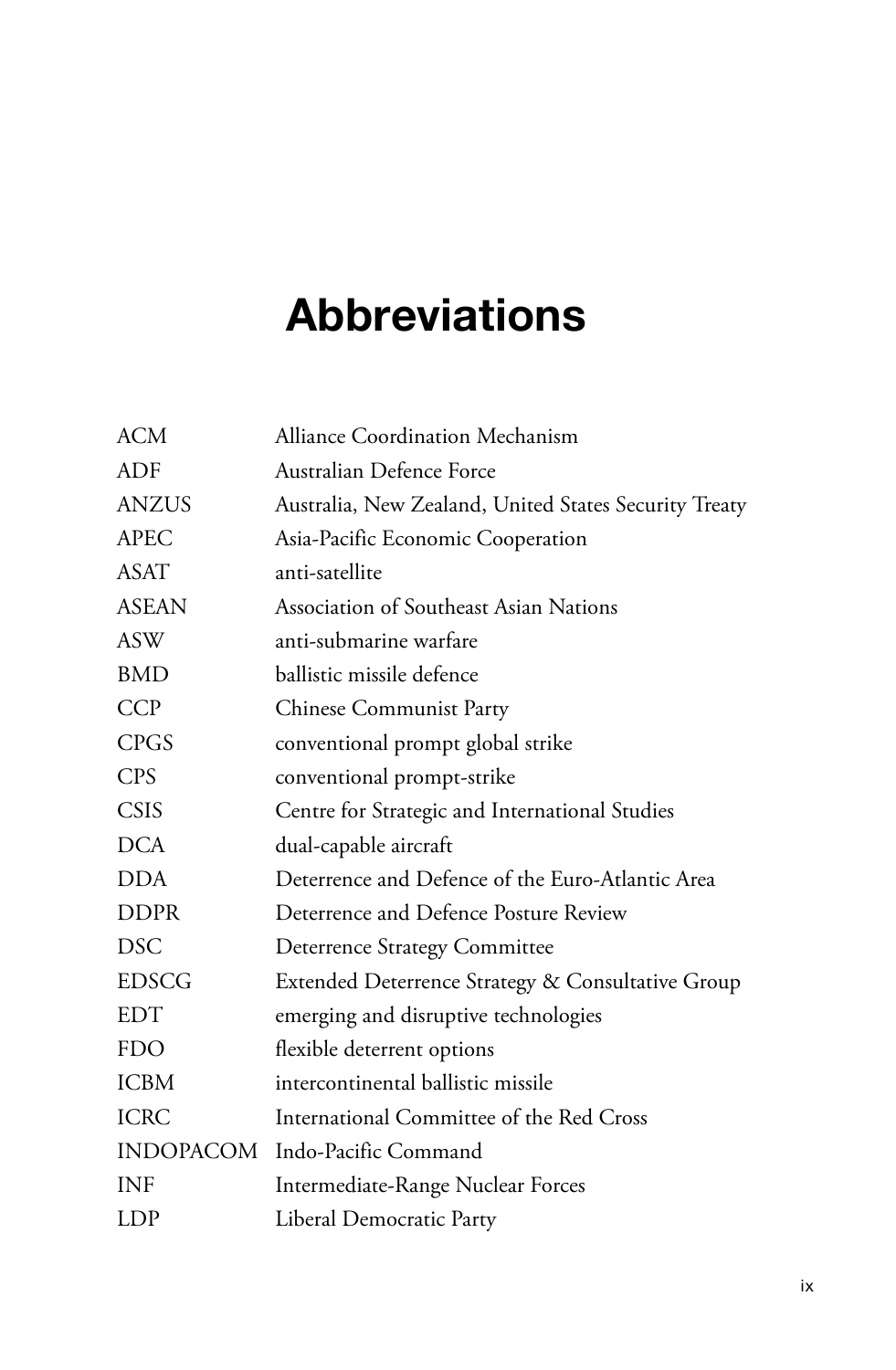| <b>MRBM</b>   | medium-range ballistic missile                     |
|---------------|----------------------------------------------------|
| <b>MSDF</b>   | Maritime Self-Defense Forces                       |
| <b>NATO</b>   | North Atlantic Treaty Organization                 |
| <b>NDPG</b>   | National Defense Program Guidelines                |
| New START     | New Strategic Arms Reduction Treaty                |
| <b>NFU</b>    | no first use                                       |
| <b>NPG</b>    | Nuclear Planning Group                             |
| <b>NPR</b>    | <b>Nuclear Posture Review</b>                      |
| <b>NPT</b>    | Treaty on the Non-Proliferation of Nuclear Weapons |
| <b>NWS</b>    | nuclear weapon states                              |
| <b>OPLAN</b>  | operational plan                                   |
| <b>PLA</b>    | People's Liberation Army                           |
| <b>PRC</b>    | People's Republic of China                         |
| <b>ROK</b>    | Republic of Korea                                  |
| <b>SACEUR</b> | Supreme Allied Commander Europe                    |
| <b>SDF</b>    | Self-Defense Forces                                |
| SLBM          | submarine-launched ballistic missiles              |
| SLCM-N        | Sea-Launched Cruise Missile - Nuclear              |
| <b>SSA</b>    | Space Situational Awareness                        |
| <b>THAAD</b>  | Terminal High Altitude Area Defense                |
| <b>TPNW</b>   | Treaty on the Prohibition of Nuclear Weapons       |
| UK            | United Kingdom                                     |
| <b>UN</b>     | <b>United Nations</b>                              |
| <b>US</b>     | <b>United States</b>                               |
| USFK          | <b>US Forces Korea</b>                             |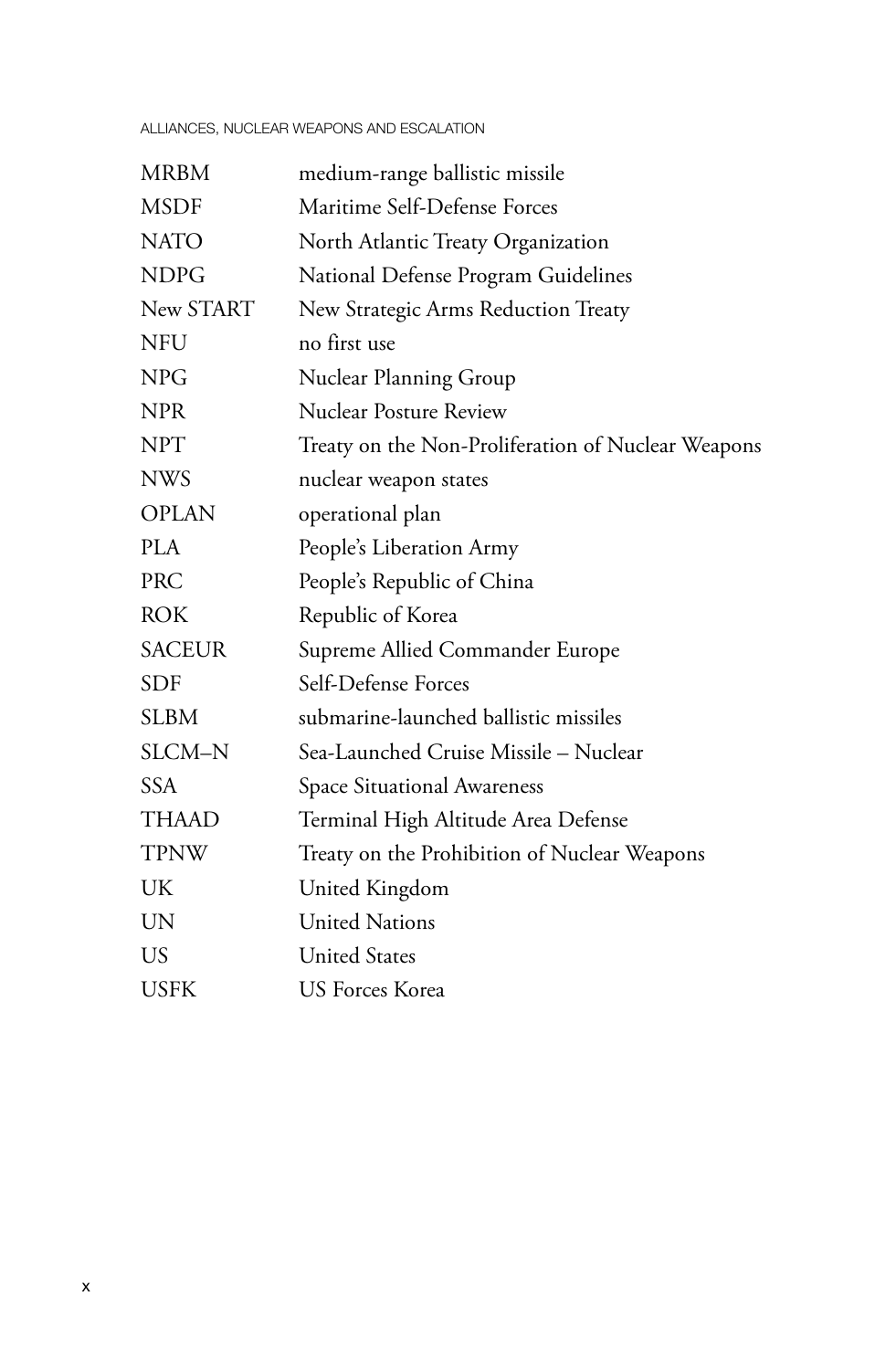This text is taken from *Alliances, Nuclear Weapons and Escalation: Managing Deterrence in the 21st Century*, edited by Stephan Frühling and Andrew O'Neil, published 2021 by ANU Press, The Australian National University, Canberra, Australia.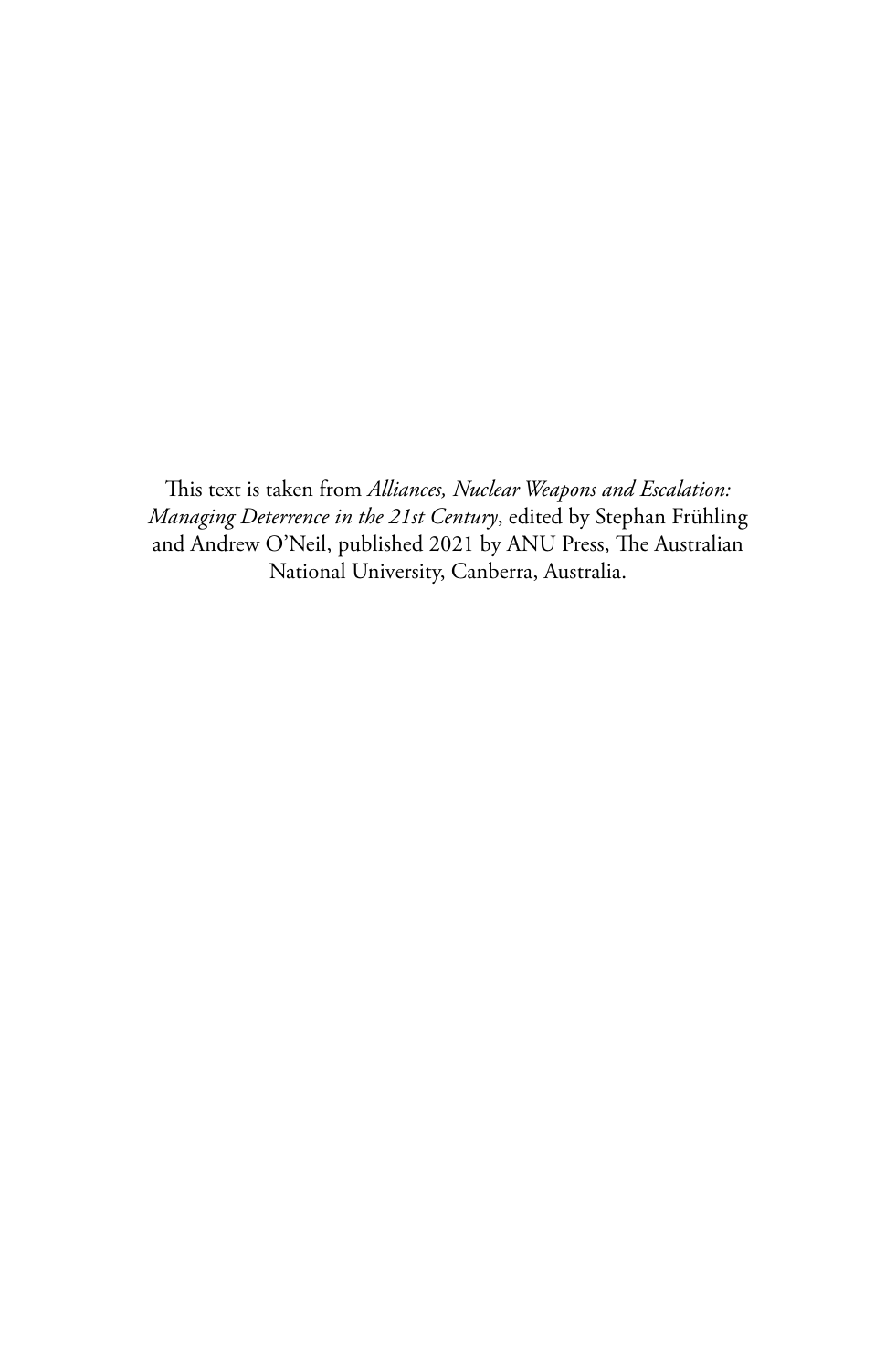3

## **Nuclear Deterrence and the US–China Strategic Relationship**

Oriana Skylar Mastro

Ever since the United States dropped the first atomic bomb on Japan in 1945, countries have had to consider the impact of nuclear weapons on their security and stability more broadly. Nuclear weapons were central to the great power competition between the United States and the Soviet Union. The US–Soviet nuclear balance relied on 'a very high degree of mutual vulnerability',<sup>1</sup> in which peace was maintained through both sides' belief that the other could inflict widespread destruction. In the late 1960s, the nuclear stockpiles of both powers numbered in the tens of thousands, but mutual reductions were gradually achieved through a series of arms control agreements and initiatives.

But there are several reasons to suspect that the nuclear dynamics between the US and China are different from those that existed between the Soviet Union and the US during the Cold War. For one, China's approach to nuclear weapons is fundamentally different from the US and Soviet approaches of assured destruction capability.<sup>2</sup> Instead, China's policy of

<sup>1</sup> Elbridge Colby, 'The Role of Nuclear Weapons in the US–Russian Relationship', Carnegie Endowment for International Peace, 26 February 2016, [carnegieendowment.org/2016/02/26/role](http://carnegieendowment.org/2016/02/26/role-of-nuclear-weapons-in-US-russian-relationship-pub-62901)[of-nuclear-weapons-in-US-russian-relationship-pub-62901](http://carnegieendowment.org/2016/02/26/role-of-nuclear-weapons-in-US-russian-relationship-pub-62901).

<sup>2</sup> M. Taylor Fravel and Evan S. Medeiros, 'China's Search for Assured Retaliation: The Evolution of Chinese Nuclear Strategy and Force Structure*'*, *Quarterly Journal: International Security* 35(2), 2010, 48–87. [doi.org/10.1162/ISEC\\_a\\_00016](http://doi.org/10.1162/ISEC_a_00016).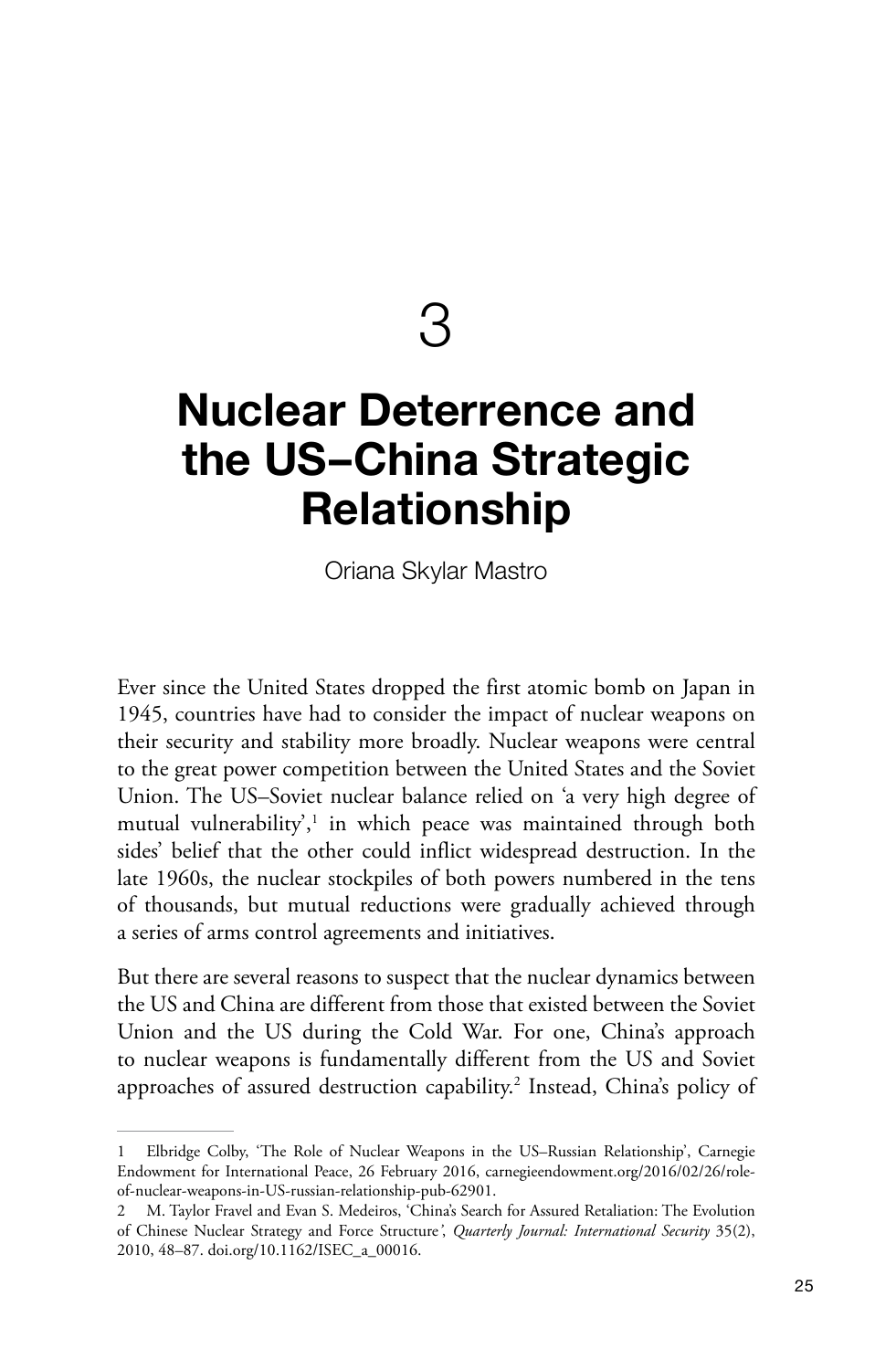assured retaliation with a no-first-use pledge, designed to deter nuclear attack and coercion, reduces the strategic importance of nuclear weapons in the bilateral relationship.3

The great power nuclear relationship also impacts US allies differently. European countries are committed to collective defence, but no North Atlantic Treaty Organization – style construct exists between US allies in Asia. Additionally, key US European allies such as France and the United Kingdom have their own nuclear capabilities while Asian allies rely exclusively on the US to deter nuclear attack against their countries.

This chapter evaluates the role that nuclear deterrence plays in the US–China strategic relationship. It lays out the pathways to conflict and the implications for nuclear use, evaluates how allies influence nuclear dynamics (the conditions under which nuclear weapons would most likely be used and how) and explores how escalation to nuclear conflict may affect US allies in the region depending on their level of involvement in the contingency. In doing so, it highlights that, when it comes to nuclear use, there is a sizeable difference between what is possible (the operational realities) and what is plausible (the strategic logic behind potential use).

### **Pathways to Conflict and Implications for Nuclear Deterrence**

In the near term, the most likely situation that could spark a US–China war is a contingency over Taiwan. This is also the most plausible scenario for nuclear use because of Taiwan's importance to both China and the US, and US commitments for involvement. The Chinese Communist Party (CCP) is primarily concerned about maintaining power. If the US shifted strategies to proactively undermine the regime by arming and training separatists or protestors in Xinjiang, Tibet, Hong Kong or Taiwan, for example, this could lead to protracted war between the two sides. Additionally, if a war occurred and the US refused to negotiate a peace unless the Communist Party gave up power, such a scenario would almost

<sup>3</sup> Fiona S. Cunningham and M. Taylor Fravel, 'Dangerous Confidence? Chinese Views on Nuclear Escalation', *International Security* 44(2), 1 October 2019, 61–109, [doi.org/10.1162/isec\\_a\\_00359](http://doi.org/10.1162/isec_a_00359); M. Taylor Fravel and Fiona Stephanie Cunningham, 'Assuring Assured Retaliation: China's Nuclear Posture and US–China Strategic Stability', *International Security*, Fall 2015, [hdl.handle.net/1721.1/](http://hdl.handle.net/1721.1/101390) [101390](http://hdl.handle.net/1721.1/101390).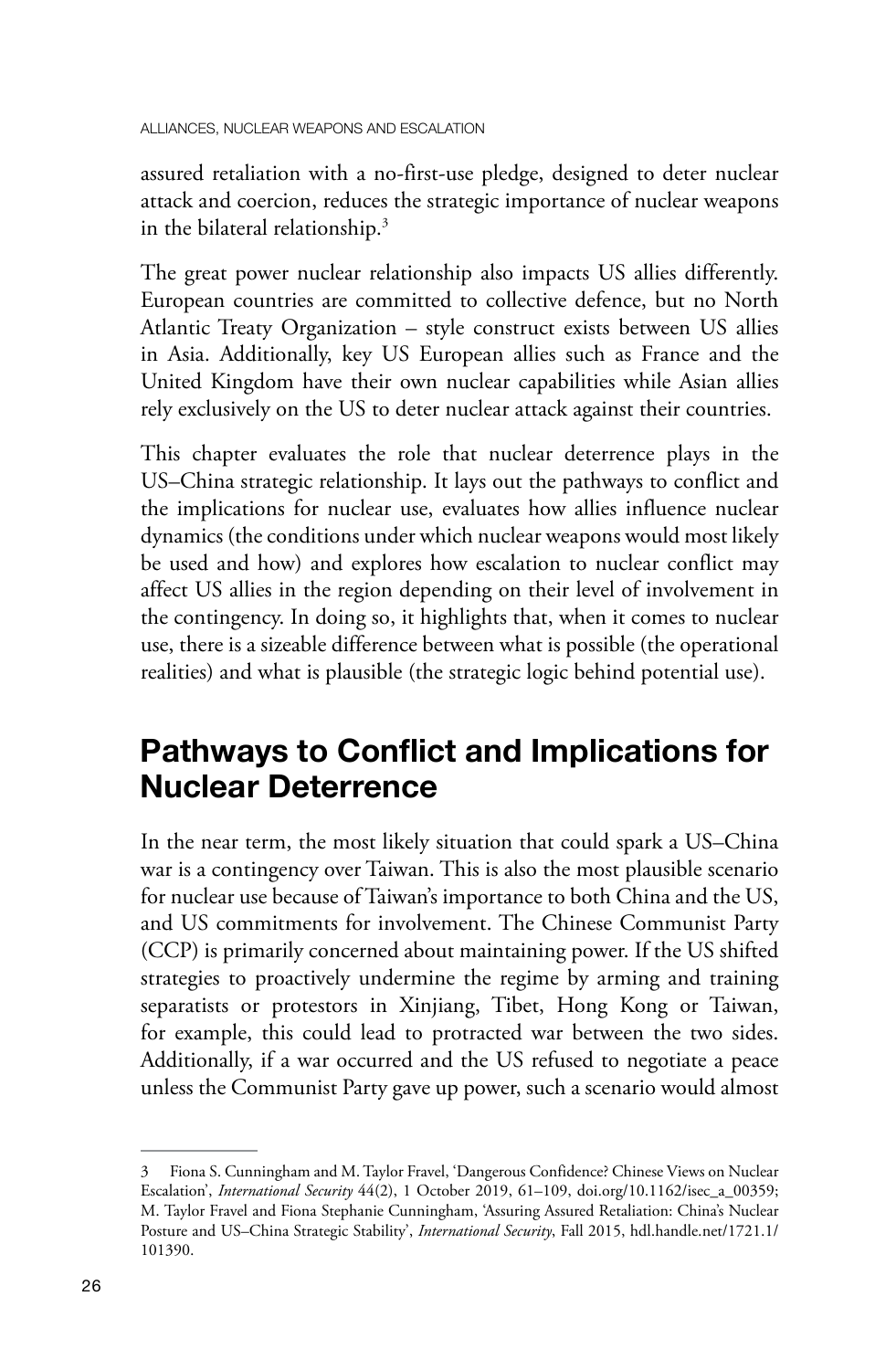certainly escalate to the nuclear level even if Taiwan were not directly involved. China could theoretically also change its nuclear doctrine to threaten nuclear use even at low levels of conventional war to make up for conventional shortcomings, or to strengthen its deterrent against US nuclear use.

However, a comprehensive analysis of Chinese military writings by Fiona Cunningham and M. Taylor Fravel suggests that China is not motivated to shift to an offensive posture for several reasons, including its confidence that nuclear deterrence will hold. In their words:

China's strategists believe that the interests at stake would be too low in any US–China scenario for either side to create risks of nuclear escalation. Moreover, China's no-first-use policy means that only the United States would escalate to the nuclear level, which is unlikely, given its conventional military superiority over China.<sup>4</sup>

Because it is generally uncontroversial that a US attempt to overthrow the communist regime or a Chinese shift to an offensive nuclear doctrine would increase the likelihood of nuclear use, this chapter develops a typology to help understand the relative risks of nuclear war in more plausible conflict scenarios.

### **Reactive versus Proactive Pathway to Conflict**

Since 1996, analysts have mainly been concerned with a pathway to conflict in which Beijing perceives a need to *respond* to a situation. In this scenario, Taipei or Washington crosses a red line that precipitates conflict, such as a declaration of independence from Taiwan. For example, the Third Taiwan Strait Crisis originated in part with an explicitly political speech given by Taiwanese President Lee Tung-hui at his alma mater, Cornell University. The speech and the Taiwanese president's visit to the US angered the Chinese leadership and led to the People's Republic of China (PRC) conducting threatening missile tests in and near the Taiwan Strait. Similarly, China passed the Anti-Secession Law in 2005 in response to the rise of a Taiwanese separatist movement. The law declared Taiwan

<sup>4</sup> Fravel and Cunningham, 'Assuring Assured Retaliation', 10.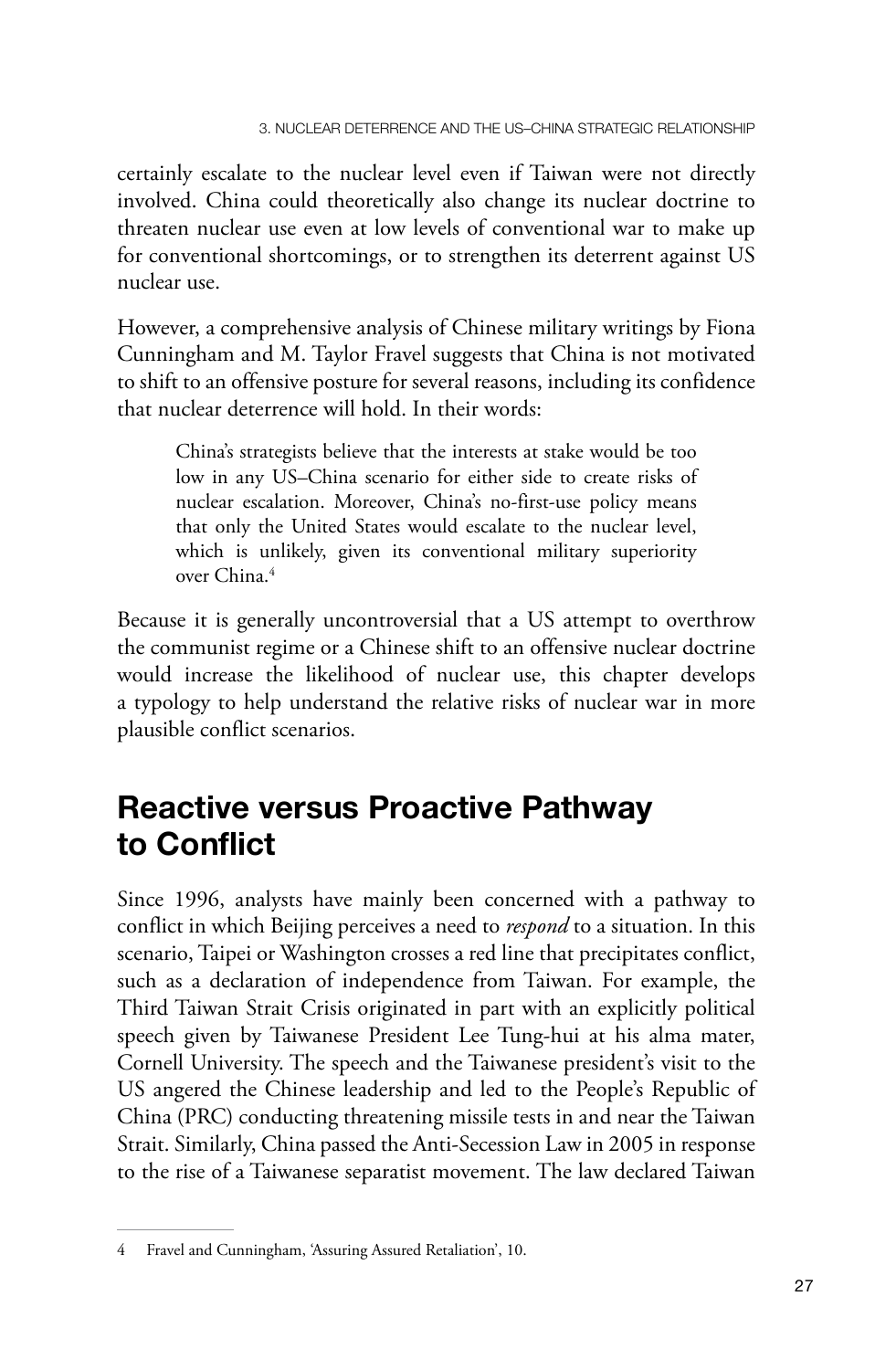a part of China and indicated that the CCP supported unification by force. As the Chinese Ministry of Defence clearly stated on 28 January 2021: 'Taiwan independence means war'.5

China's red lines on Taiwan are ambiguous; therefore, analysts also worry that policies designed to strengthen cross-strait deterrence could push Beijing over the brink. For example, Bonnie Glaser argues that 'a US security guarantee for Taipei … might even provoke a Chinese attack'.6 If strategic ambiguity was abandoned, Beijing might choose to act immediately, believing that the US is least likely in the short term to mount a credible defence. Alternatively, Taipei could be emboldened to risk military conflict if it had no doubt that the US would come to its defence. A credible, but not unconditional, security guarantee is therefore the gold standard for deterrence. Critics of US arms sales to Taiwan apply a similar logic: arms sales run the risk of either provoking China or giving Taiwan dangerous confidence.7 However, while recent high-level visits between US and Taiwanese officials undoubtedly triggered Chinese ire, they stopped short of being destabilising.

Impressive Chinese military modernisation, the US's failure to build robust coalitions to counter Chinese regional aggression and Xi Jinping's personal ambition coalesce to create a situation in which Chinese leaders may see some aggregate benefit to using force. Therefore, an equally, if not more, plausible pathway to conflict is that Beijing will launch a military operation to force 'reunification', irrespective of Washington's or Taipei's policies or actions.<sup>8</sup> In this scenario, Xi Jinping will use force to compel Taiwan to unite with the mainland once he is confident of the Chinese military's ability to succeed in relevant joint operations, especially an amphibious attack.

<sup>5</sup> Wang Feng, ed., 'Transcript of the Regular Press Conference of the Ministry of National Defence in January 2021', Department of Defence Network, 28 January 2021, [www.mod.gov.cn/](http://www.mod.gov.cn/shouye/2021-01/28/content_4878245.htm) [shouye/2021-01/28/content\\_4878245.htm](http://www.mod.gov.cn/shouye/2021-01/28/content_4878245.htm) [in Chinese].

<sup>6</sup> Bonnie S. Glaser et al., 'Dire Straits: Should American Support for Taiwan Be Ambiguous?', *Foreign Affairs*, 24 September 2020, [www.foreignaffairs.com/articles/united-states/2020-09-24/dire-straits.](http://www.foreignaffairs.com/articles/united-states/2020-09-24/dire-straits)

<sup>7</sup> A. Trevor Thrall and Jordan Cohen, 'Time to Rethink Arms Sales to Taiwan', Cato Institute, 2 November 2020, [www.cato.org/commentary/time-rethink-arms-sales-taiwan](http://www.cato.org/commentary/time-rethink-arms-sales-taiwan).

<sup>8</sup> Oriana Skylar Mastro, 'The Taiwan Temptation', *Foreign Affairs* (July/August 2021), 1–10.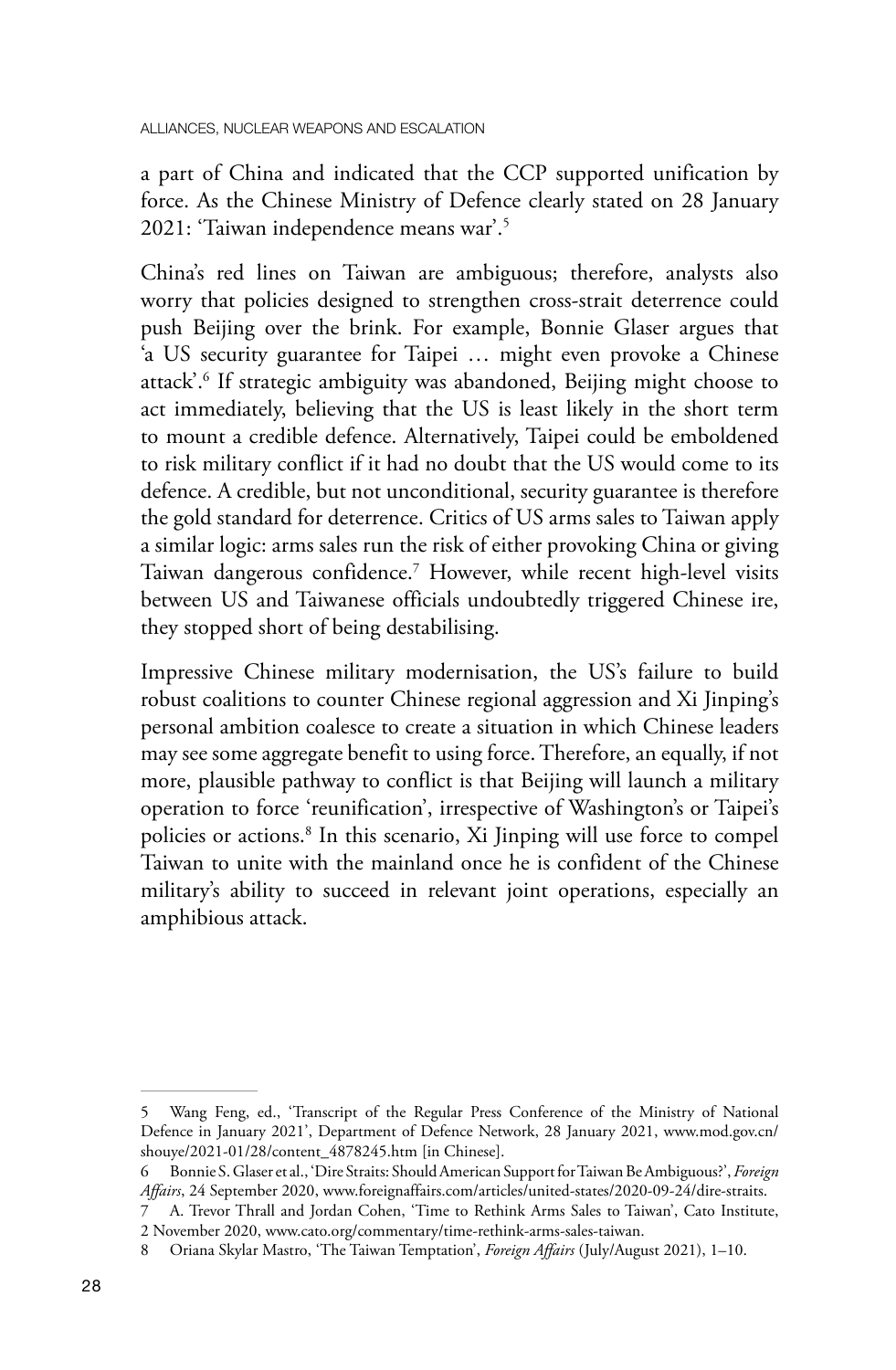While military balances and outcomes of military operations are notoriously hard to assess and predict, China's military has made significant strides in its ability to conduct joint operations in recent years. China's massive military reform program, which Xi launched shortly after coming to power in 2012, aims to transform China's military into a 'fully modern' force by 2027.<sup>9</sup> Senior Colonel Ren Guoqiang, a spokesperson for China's Ministry of National Defence, has claimed:

China has basically completed the national defence and military reform of the leadership and command systems, scale, structure and force composition, which promoted the joint operations of the Chinese military to a new stage.<sup>10</sup>

On 7 November 2020, the People's Liberation Army (PLA) revised its strategic guidelines, for only the fifth time in its history, to incorporate this new focus on joint operations.<sup>11</sup>

Because of these reforms and the modernisation of Chinese equipment, platforms and weapons, China may now be able to prevail in cross-strait contingencies even if the US intervenes in Taiwan's defence. China's improved anti-access/area denial capabilities and its strides in cyber and artificial intelligence also contribute to the weakening of cross-strait deterrence. In the words of Michèle Flournoy: 'In the event that conflict starts, the United States can no longer expect to quickly achieve air, space, or maritime superiority'.12 As Beijing hones its spoofing and jamming technologies, it may be able to interfere with US early warning systems and thereby keep US forces in the dark. Worryingly, other analysts have concluded that Chinese interference with satellite signals is only likely to grow more frequent and sophisticated.13 China also possesses offensive

<sup>9</sup> Liu Caiyu, 'China's Centennial Goal of Building a Modern Military by 2021 in Alignment with National Strength: Experts', *Global Times*, 31 October 2020, [www.globaltimes.cn/content/1205238.shtml.](http://www.globaltimes.cn/content/1205238.shtml) 10 Li Wei, ed., 'Guidelines on PLA Joint Operations (Trial) Aim for Future Warfare: Defense Spokesperson', *China Military Online*, 26 November 2020, [eng.chinamil.com.cn/view/2020-11/26/](http://eng.chinamil.com.cn/view/2020-11/26/content_9943059.htm) [content\\_9943059.htm](http://eng.chinamil.com.cn/view/2020-11/26/content_9943059.htm).

<sup>11</sup> Qiao Nannan, ed., 'With the Approval of the Chairman of the Central Military Commission Xi Jinping, the Central Military Commission Issued the "Outline of Joint Operations of the Chinese People's Liberation Army (Trial)"', *Xinhua News Agency*, 13 November 2020, [www.mod.gov.cn/](http://www.mod.gov.cn/topnews/2020-11/13/content_4874081.htm) [topnews/2020-11/13/content\\_4874081.htm](http://www.mod.gov.cn/topnews/2020-11/13/content_4874081.htm) [in Chinese].

<sup>12</sup> Michèle A. Flournoy, 'How to Prevent a War in Asia: The Erosion of American Deterrence Raises the Risk of Chinese Miscalculation', *Foreign Affairs*, 18 June 2020, [www.foreignaffairs.com/articles/](http://www.foreignaffairs.com/articles/united-states/2020-06-18/how-prevent-war-asia) [united-states/2020-06-18/how-prevent-war-asia](http://www.foreignaffairs.com/articles/united-states/2020-06-18/how-prevent-war-asia).

<sup>13</sup> Todd Harrison et al., 'Space Threat Assessment 2020', Center for Strategic and International Studies, 30 March 2020, [www.csis.org/analysis/space-threat-assessment-2020](http://www.csis.org/analysis/space-threat-assessment-2020).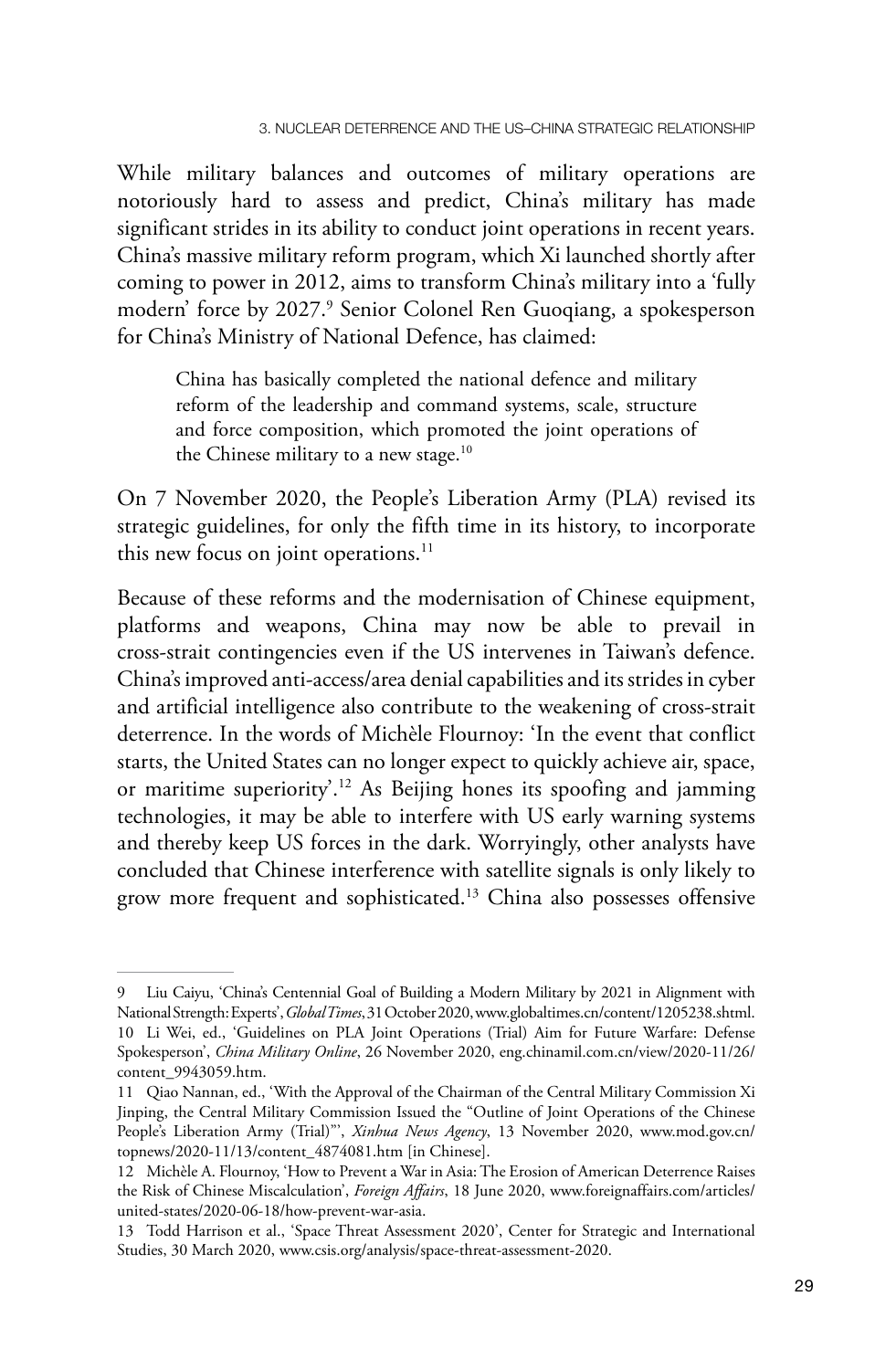weaponry, including ballistic and cruise missiles, which, if deployed, could destroy US bases in the Western Pacific in days.<sup>14</sup> Finally, the US intelligence community warns:

China has the ability to launch cyber attacks that cause localised, temporary disruptive effects on critical infrastructure—such as disruption of a natural gas pipeline for days to weeks—in the United States.15

## **Gradual versus Rapid Approaches**

In addition to the reactive/proactive dichotomy, China has a variety of military options in forcing Taiwan's unification with the mainland. According to an authoritative Chinese text,<sup>16</sup> there are four main campaigns for which China is preparing:

- 1. joint firepower strike operations against Taiwan (大型岛屿联合火力 突击作战)
- 2. joint blockade operations against Taiwan (大型岛屿联合封锁作战)
- 3. joint attack operations against Taiwan (大型岛屿联合进攻作战)
- 4. joint anti–air raid operations (联合反空袭作战).17

The first scenario would consist of the PLA employing missile and air strikes to disarm Taiwanese targets. The second scenario would consist of the PLA employing tactics ranging from cyber attacks to naval surface raids to cut Taiwan off from the outside world. The third scenario would presumably follow the successful completion of the first two scenarios and would involve an amphibious assault on the island. The last scenario is specifically designed to counter American forces deployed in the region.

<sup>14</sup> Renanah M. Joyce and Brian Blankenship, 'Access Denied? The Future of US Basing in a Contested World', *War on the Rocks*, 1 February 2021, [warontherocks.com/2021/02/access-denied](http://warontherocks.com/2021/02/access-denied-the-future-of-u-s-basing-in-a-contested-world/)[the-future-of-u-s-basing-in-a-contested-world/](http://warontherocks.com/2021/02/access-denied-the-future-of-u-s-basing-in-a-contested-world/).

<sup>15</sup> Daniel R. Coats, 'Statement for the Record: Worldwide Threat Assessment of the US Intelligence Community', Office of the Director of National Intelligence, 29 January 2019, [www.dni.gov/files/](http://www.dni.gov/files/ODNI/documents/2019-ATA-SFR---SSCI.pdf) [ODNI/documents/2019-ATA-SFR---SSCI.pdf.](http://www.dni.gov/files/ODNI/documents/2019-ATA-SFR---SSCI.pdf)

<sup>16</sup> '战役学' [The Science of Campaigns], 国防大学 [National Defence University], 2006, [michalthim.](http://michalthim.files.wordpress.com/2015/12/the-science-of-campaigns-e68898e5bdb9e5ada6-2006.pdf) [files.wordpress.com/2015/12/the-science-of-campaigns-e68898e5bdb9e5ada6-2006.pdf](http://michalthim.files.wordpress.com/2015/12/the-science-of-campaigns-e68898e5bdb9e5ada6-2006.pdf).

<sup>17</sup> Ian Easton, 'China's Top Five War Plans', Project 2049 Institute, accessed 14 September 2021, [project2049.net/wp-content/uploads/2019/01/Chinas-Top-Five-War-Plans\\_Ian\\_Easton\\_Project2049.pdf.](http://project2049.net/wp-content/uploads/2019/01/Chinas-Top-Five-War-Plans_Ian_Easton_Project2049.pdf)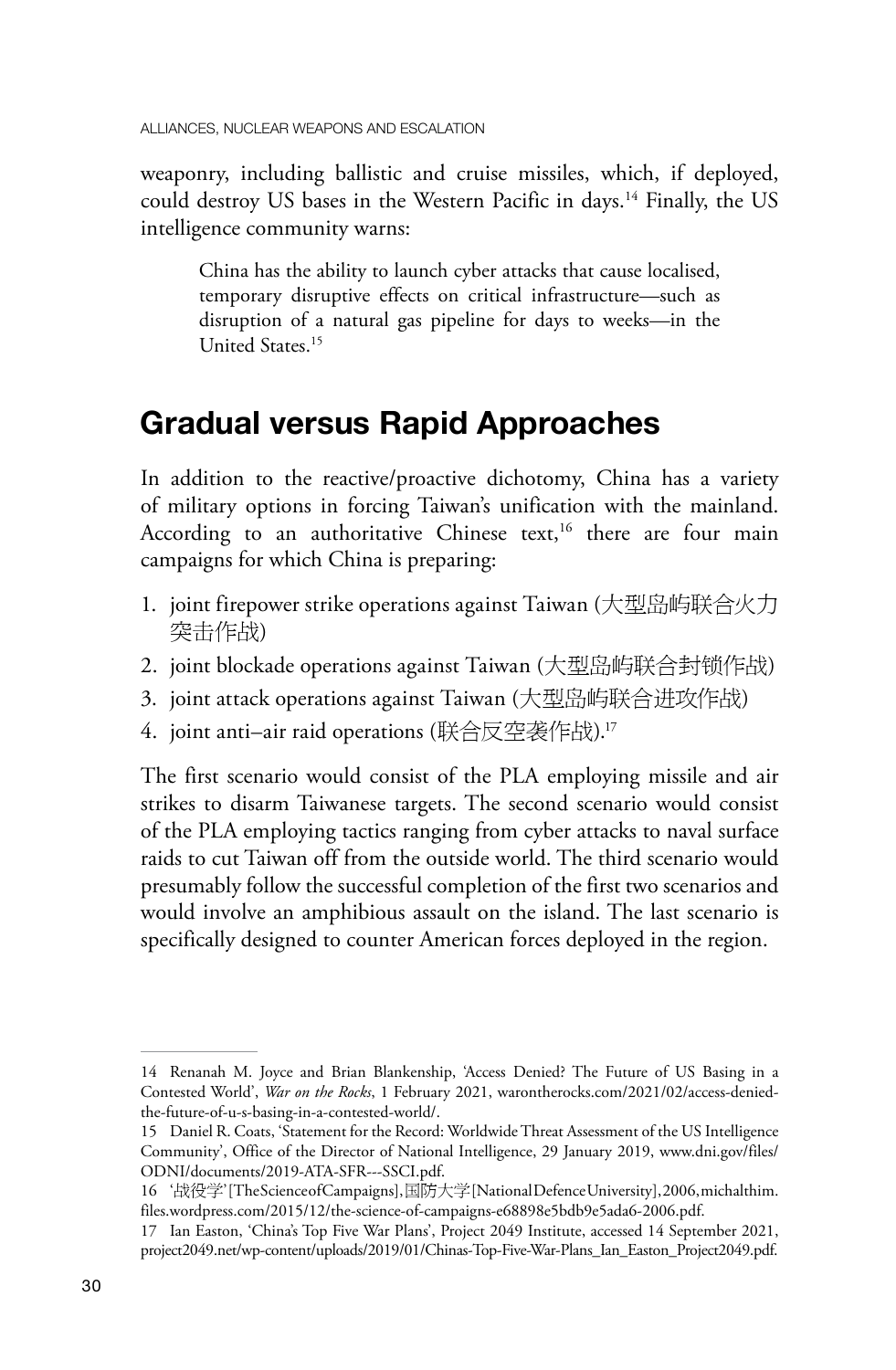Many analysts think that the most likely scenario is one of graduated escalation, in which China starts with lower-level coercive options, only escalating if Taiwan does not capitulate.18 This strategy reduces the likelihood of US and allied involvement, but is risky. PLA strategists understand that if the US has time to amass forces in the region, the likelihood of victory drops considerably. If prevailing in spite of US intervention is the main consideration, China is more likely to move quickly to the highest level of violence that the scenario requires to force Taiwan's capitulation to Beijing's demands before the US can intervene.<sup>19</sup> If China's objective in the scenario is unification (versus punishing Taiwan or compelling a reversion to the status quo) and it expects US intervention, it could even pre-emptively hit US bases in the region to cripple Washington's ability to respond.

Because of the aforementioned capabilities, many US experts are concerned with a fait accompli—a scenario in which China takes Taiwan before even the most resolved US could act decisively. Recent war games jointly conducted by the Pentagon and RAND Corporation have shown that a military clash between the US and China over Taiwan could result in a US defeat, with China completing an all-out invasion in a matter of days.<sup>20</sup>

#### **A Typology of Nuclear Deterrence**

The impetus and nature of the war from China's perspective will greatly determine whether the countries involved will move up the escalation ladder and the options for de-escalation. These scenarios focus on the conditions under which Beijing would consider using nuclear weapons and assume that China would only consider nuclear use if it was unable to achieve its goals through conventional means.<sup>21</sup>

<sup>18</sup> Linda Jakobson, 'Why Should Australia Be Concerned About … Rising Tensions in the Taiwan Straits?', China Matters Explores, *China Matters*, February 2021, [chinamatters.org.au/policy-brief/](http://chinamatters.org.au/policy-brief/policy-brief-february-2021/) [policy-brief-february-2021/.](http://chinamatters.org.au/policy-brief/policy-brief-february-2021/)

<sup>19</sup> Samson Ellis, 'Here's What Could Happen If China Invaded Taiwan', *Bloomberg*, 7 October 2020, [www.bloomberg.com/news/features/2020-10-07/here-s-what-could-happen-if-china-invaded-taiwan](http://www.bloomberg.com/news/features/2020-10-07/here-s-what-could-happen-if-china-invaded-taiwan).

<sup>20</sup> Daniel L. Davis, 'Can America Successfully Repel a Chinese Invasion of Taiwan?', *National Interest*, 6 August 2020, [nationalinterest.org/blog/skeptics/can-america-successfully-repel-chinese](http://nationalinterest.org/blog/skeptics/can-america-successfully-repel-chinese-invasion-taiwan-166350)[invasion-taiwan-166350.](http://nationalinterest.org/blog/skeptics/can-america-successfully-repel-chinese-invasion-taiwan-166350)

<sup>21</sup> This is for analytical purposes, and not meant to suggest that the US will prevail in all contingencies against the modernised PLA.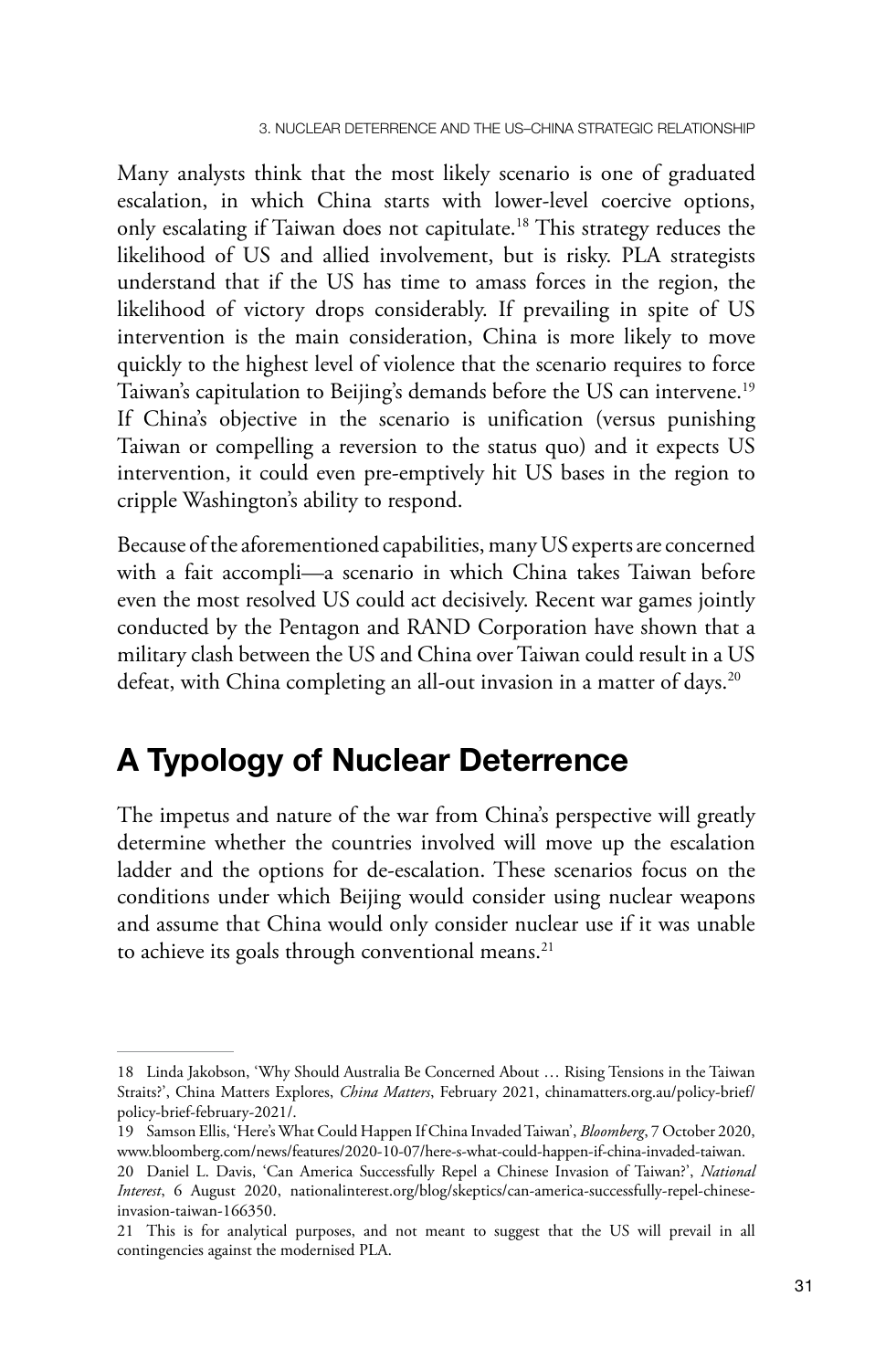|                                                 | <b>Reactive</b>              | <b>Proactive</b>                     |
|-------------------------------------------------|------------------------------|--------------------------------------|
| <b>Gradual escalation</b>   High cost of peace- | MODERATE risk                | Maximum flexibility-LOW risk         |
| <b>Rapid escalation</b>                         | Point of no return-HIGH risk | High cost of peace-<br>MODERATE risk |

**Table 3.1: Typology of Nuclear Deterrence**

Escalatory dynamics will be harder to manage if Beijing feels like it is reacting to unfavourable changes in the status quo. For example, if Taiwan declares independence, Beijing will fight until Taiwan renounces independence. If a successful US intervention threatens this goal, Chinese leadership may consider escalating to the nuclear level to avoid losing Taiwan. The US could do a number of things to create this impression: for example, effectively destroying Chinese military capability so that, at a certain point, Beijing will not be able to continue fighting; or successfully implementing a compellence campaign, such as strangling Beijing economically, so that the leadership feels like its options are capitulation or escalation.22

Escalatory dynamics will also be harder to manage if Beijing pursues a rapid escalation of military force. There are two reasons for this. First, there are fewer rungs on the escalatory ladder between the current level of force being used and nuclear use. This constrains the options available to leaders short of nuclear use. Second, China has more deniability regarding objectives with coercive campaigns than an amphibious assault. In the former scenario, if things do not go as planned, the Chinese leadership could argue that its goal was to 'teach Taipei a lesson'; in other words, use of force itself is enough to demonstrate success to the Chinese people. However, the visual of hundreds of ships making their way across the strait suggests an attempt at unification by Beijing, especially in the case of an ongoing crisis.

<sup>22</sup> A point of emphasis: US strategists have articulated the concern that miscalculation and misunderstanding about US intentions towards China's nuclear capability in particular could provoke a nuclear war. Caitlin Talmadge, 'Would China Go Nuclear? Assessing the Risk of Chinese Nuclear Escalation in a Conventional War with the United States', *International Security* 41(4), Spring 2017, 50–92, [doi.org/10.1162/ISEC\\_a\\_00274.](https://doi.org/10.1162/ISEC_a_00274) But there is nothing in Chinese nuclear strategy, doctrine, training or modernisation that suggests Beijing would use tactical nuclear weapons tactically (it has none) or do so pre-emptively, even if it feared a US attack on its strategic capabilities.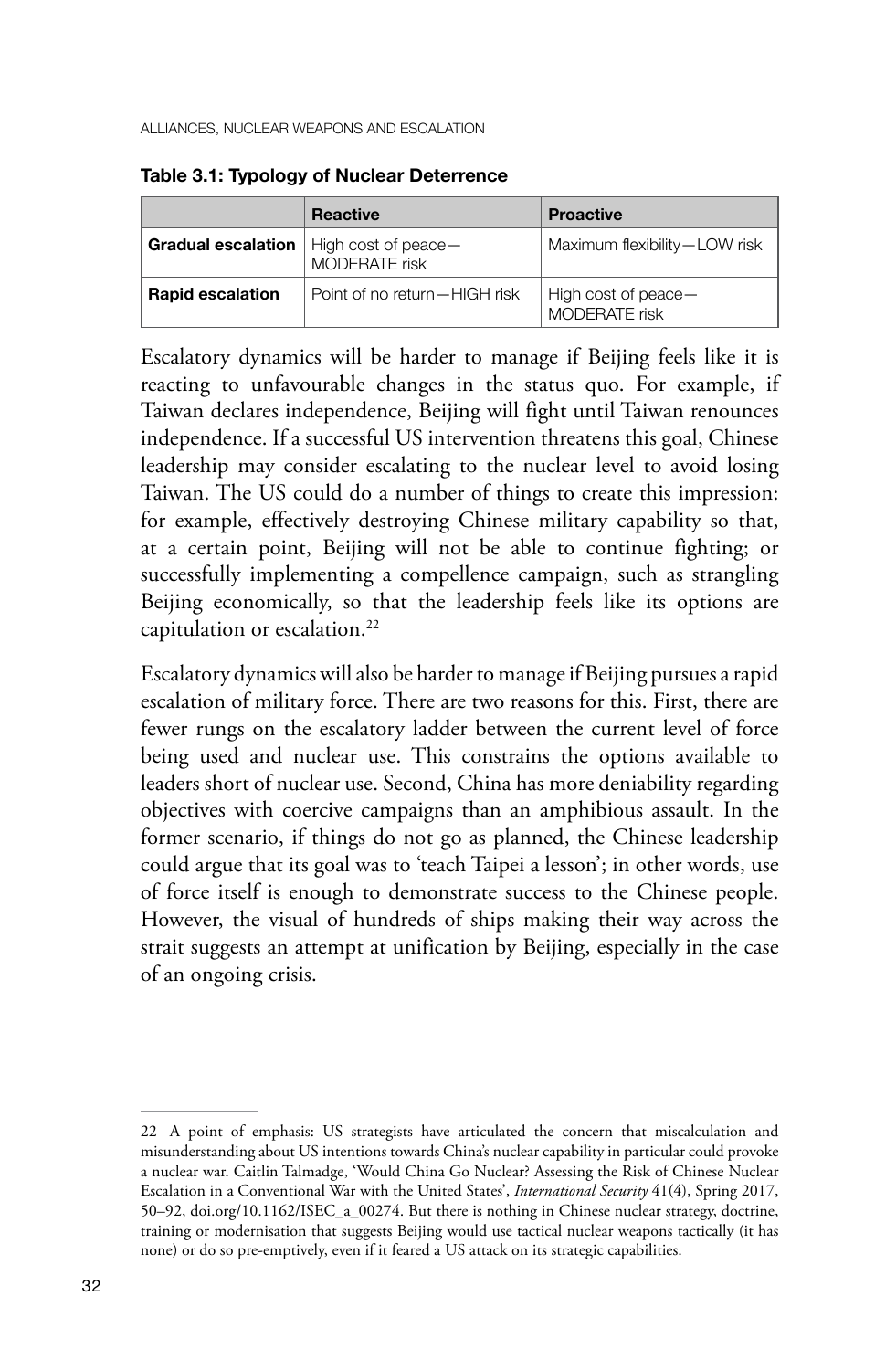Even with an amphibious assault, Chinese leaders have some off-ramps if they want to avoid escalation. Xi would likely be cautious about what he publicly promises in order to give himself flexibility. As long as the US does not push for Taiwan's independence as part of the war termination agreement, Beijing can accept half-measures. One option, for example, is to seize some Taiwanese-controlled islands that China also claims, such as Matsu, Pratas, Itu Aba or Quemoy/Kinmen. But the point here is that there are more drivers of escalation than of de-escalation if Beijing skips some low-level options to a high-intensity option early on.

In this proactive scenario, the US is less likely to offer enticing off-ramps. There will be the sense in Washington that China needs to be punished for taking offensive action, and for the war to be worthwhile, the US needs to be in a better overall position at the end of it. US leaders may want a war termination settlement that sufficiently punishes Beijing for this action and reinstates deterrence—likely by demanding concessions on Taiwan's political status that Beijing will not make. In this scenario, Beijing's tendency for disproportionate escalation will come to the fore, bringing about an end to the war on its terms.<sup>23</sup> China would start by increasing the costs on US military forces in the region; if that did not work, they would consider civilian targets in the US. However, due to range limitations (China has limited conventional options for hitting the US homeland), $24$  this is more likely through non-traditional means like cyber or counterspace attacks. This is one of the few scenarios in which the leadership may consider using nuclear weapons, although in the author's view they would not do so.<sup>25</sup>

Thus, nuclear deterrence is most likely to hold if Beijing choses a gradual escalation approach in an attempt to revert to a more favourable status quo. The most dangerous scenario is one in which Beijing is compelled to respond to an action taken by Taipei or Washington and does so by implementing the highest-intensity military option.

<sup>23</sup> Oriana Skylar Mastro, 'How China Ends Wars: Implications for East Asia and US Security', *Washington Quarterly* 41(1), 2018, [doi.org/10.1080/0163660X.2018.1445358](http://doi.org/10.1080/0163660X.2018.1445358).

<sup>24</sup> David C. Gompert, Astrid Stuth Cevallos and Cristina L. Garafola, *War with China: Thinking Through the Unthinkable* (Santa Monica: RAND Corporation, 2016), [www.rand.org/content/dam/](http://www.rand.org/content/dam/rand/pubs/research_reports/RR1100/RR1140/RAND_RR1140.pdf) [rand/pubs/research\\_reports/RR1100/RR1140/RAND\\_RR1140.pdf.](http://www.rand.org/content/dam/rand/pubs/research_reports/RR1100/RR1140/RAND_RR1140.pdf)

<sup>25</sup> Oriana Skylar Mastro, 'The United States Must Avoid a Nuclear Arms Race with China', Cato Institute, 21 September 2020, [www.cato-unbound.org/2020/09/21/oriana-skylar-mastro/united](http://www.cato-unbound.org/2020/09/21/oriana-skylar-mastro/united-states-must-avoid-nuclear-arms-race-china)[states-must-avoid-nuclear-arms-race-china.](http://www.cato-unbound.org/2020/09/21/oriana-skylar-mastro/united-states-must-avoid-nuclear-arms-race-china)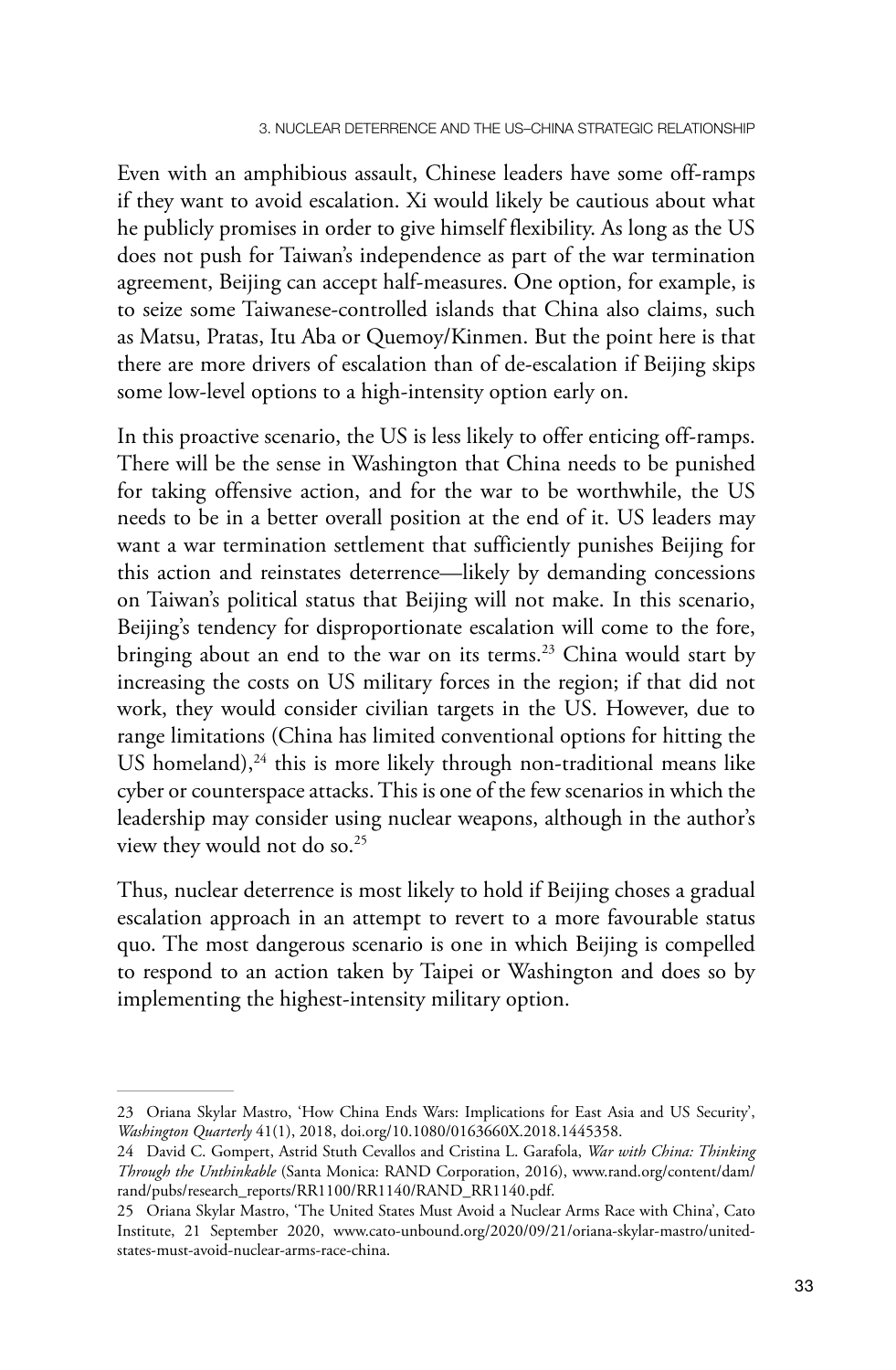### **Allied Contributions in a Taiwan Scenario and Implications for Nuclear Deterrence**

The degree and nature of allied and partner contributions in a Taiwan contingency are of great debate in Washington as well as in capitals around the region. Countries in the region may directly contribute forces to engage with Chinese forces or varying degrees of base access, with most analysts thinking Australia and Japan are likely to contribute the most in both categories.<sup>26</sup>

It is beyond the scope of this chapter to articulate the conditions under which allies and partners are likely to contribute to the war effort. Based on the author's conversations with allied government officials in particular, detailed discussions in Canberra in December 2019 and March 2021—allies are most likely to contribute if Beijing has proactively used force and at a high-intensity level. There are several reasons for this logic. First, the level of violence determines the degree to which Beijing attacks the US. It will be difficult for allies to remain neutral if Beijing attacks US bases or regional assets, especially if the surprise attack occurs before the US has declared war on China. Second, such a move on the part of Beijing may heighten threat perceptions within these countries, inspiring a domestic political cry to punish and constrain such dangerous behaviour in the region. Third, if Beijing takes this proactive, highintensity approach, it will be more difficult for politicians in the region to argue that the scenario is another US 'war of choice' in which they can avoid entanglement without threatening their alliance relationships with the US and the future role of the US in the region.

The main question of this contribution is: how will allied contributions influence nuclear deterrence and escalation? First and foremost, the prospect of allied involvement is the greatest deterrent against a proactive Chinese use of force. China's grand strategic goal of rejuvenation is most at risk if a long-term countervailing coalition forms against it. Avoiding actions that could spark such a coalition has been the central feature of Chinese competitive strategy. If deterrence fails, allied involvement still increases the costs of escalation to both Beijing and the US, thereby decreasing the likelihood of escalation to the nuclear level.

<sup>26</sup> Sheena Greitens and Zack Cooper, 'What to Expect from Japan and Korea in a Taiwan Contingency', Nonproliferation Policy Education Center, February 2021, [t.co/bfQSKZRaYE?amp=1](http://t.co/bfQSKZRaYE?amp=1).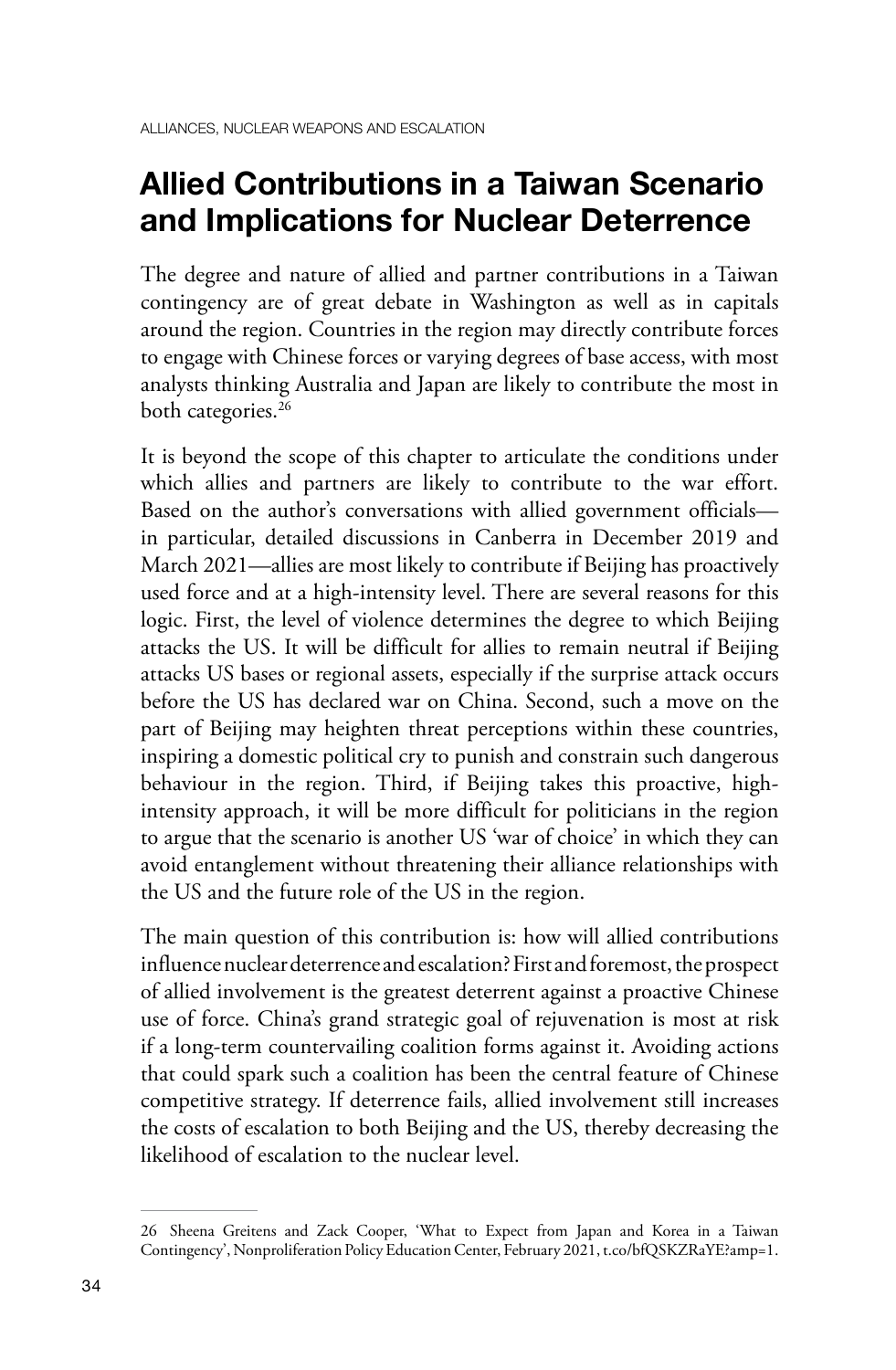For the allies, there is a trade-off. Their involvement will reduce the likelihood that the conflict will escalate to the nuclear level. But allied involvement, in the form of base access or contributing military forces, increases the likelihood that they will become a military target. Indeed, there is little doubt that Beijing would target US bases hosted in other countries or allied military forces directly involved in a contingency. What exactly allies are contributing, and the impact these contributions may have on the US-led military effort, could influence the Chinese strategic calculus. For example, if a country contributes both bases and forces, China may attack forces first; the ally might then retreat from the conflict, before China escalates to attacking bases within the allied country itself. On the other hand, US base access may have more of an operational impact on its ability to fight and prevail than the direct military engagement of allies. If military trends are not going in China's favour, its leadership may prioritise bases as the target to limit the US's ability to operate from those sites and coerce host countries to retract their permissions. But, even in terms of bases, the US would rely on certain bases more than others given functional and geographic constraints. For example, the US has three air force bases, three army bases and five naval facilities in Japan, all of which are located in geographic proximity to the Taiwan Strait.27

Could Beijing target US allies supporting US operations with nuclear weapons? It is operationally possible but strategically highly implausible that Beijing would target US allies with nuclear weapons.

Technically, China could attack any regional actor with nuclear weapons. Over the past 20 years, China has been industriously modernising its nuclear forces. Currently, Beijing's nuclear arsenal is estimated to number in the two-hundreds, and the Pentagon anticipates that the stockpile will double over the next 10 years.<sup>28</sup> China also added a sea leg to its nuclear deterrent in 2016 with the introduction of submarine-launched ballistic

<sup>27</sup> 'US Military Bases in Japan', Military Bases (blog), accessed 12 February 2021, [militarybases.com/overseas/japan/](http://militarybases.com/overseas/japan/).

<sup>28</sup> Office of the Secretary of Defense, 'Military and Security Developments Involving the People's Republic of China 2020', United States Department of Defense, 2020.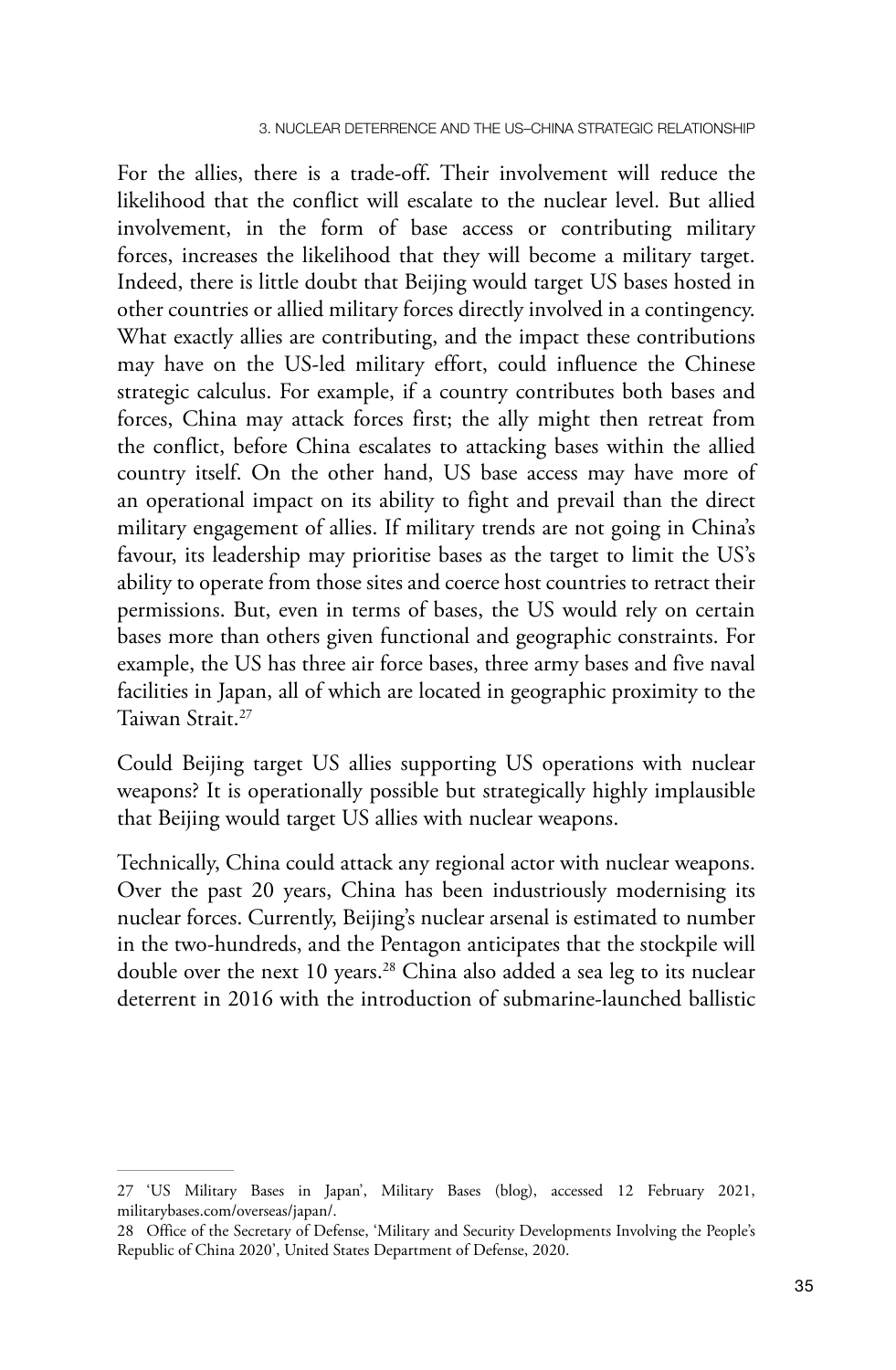missiles (JL-2) on its *Jin*-class ballistic missile submarine. China reportedly recently completed the final leg of the triad with the H-GN bomber, which is nuclear-capable and able to be refuelled in midair.<sup>29</sup>

Additionally, China is producing ballistic missile systems with multiple independently targetable re-entry vehicle and manoeuvrable re-entry vehicle technologies that enhance missiles' effectiveness. To this end, China launched more ballistic missiles for testing and training in 2019 than the rest of the world combined.30 The Chinese military has increased the number of ballistic missile brigades by around a third in the past three years to enhance its nuclear strike capabilities amid escalating tensions with the US and to prepare for a possible war against Taiwan.<sup>31</sup> Meanwhile, the PLA's new hypersonic cruise missiles are supposedly capable of piercing existing missile defence systems.<sup>32</sup> One Beijing-based military source reported that the PLA deployed its most advanced hypersonic missile, the DF-17, to the area.<sup>33</sup>

### **China's Possible Use of Nuclear Weapons**

Chinese use of nuclear weapons against US allies is operationally possible. However, such a move makes little strategic sense. If China does use nuclear weapons, there are a number of reasons the US, not its allies, would be the target.

First, China pledges no nuclear use against non-nuclear states (such as US allies in Asia). Authoritative Chinese writings on nuclear doctrine are vague about targeting, listing adversary cities, infrastructure and soft military targets without any specific target countries.<sup>34</sup> They describe

<sup>29</sup> Joe Gould, 'China Plans to Double Nuclear Arsenal, Pentagon Says', *DefenseNews*, 1 September 2020, [www.defensenews.com/congress/2020/09/01/china-planning-to-double-nuclear](http://www.defensenews.com/congress/2020/09/01/china-planning-to-double-nuclear-arsenal-pentagon-says/)[arsenal-pentagon-says/](http://www.defensenews.com/congress/2020/09/01/china-planning-to-double-nuclear-arsenal-pentagon-says/).

<sup>30</sup> Office of the Secretary of Defense, '2019 Missile Defense Review', United States Department of Defense, 19 January 2019, [www.defense.gov/Portals/1/Interactive/2018/11-2019-Missile-Defense-](http://www.defense.gov/Portals/1/Interactive/2018/11-2019-Missile-Defense-Review/The%202019%20MDR_Executive%20Summary.pdf)[Review/The%202019%20MDR\\_Executive%20Summary.pdf.](http://www.defense.gov/Portals/1/Interactive/2018/11-2019-Missile-Defense-Review/The%202019%20MDR_Executive%20Summary.pdf)

<sup>31</sup> Minnie Chan, 'China Boosts Nuclear Strike Capability in Face of Growing Rivalry with US, Report Says', *South China Morning Post*, 11 December 2020, [www.scmp.com/news/china/military/](http://www.scmp.com/news/china/military/article/3113639/china-boosts-nuclear-strike-capability-face-growing-rivalry-us) [article/3113639/china-boosts-nuclear-strike-capability-face-growing-rivalry-us](http://www.scmp.com/news/china/military/article/3113639/china-boosts-nuclear-strike-capability-face-growing-rivalry-us).

<sup>32</sup> Richard Stone, '"National Pride Is at Stake": Russia, China, United States Race to Build Hypersonic Weapons', *Science*, 8 January 2020, [www.sciencemag.org/news/2020/01/national-pride](http://www.sciencemag.org/news/2020/01/national-pride-stake-russia-china-united-states-race-build-hypersonic-weapons)[stake-russia-china-united-states-race-build-hypersonic-weapons.](http://www.sciencemag.org/news/2020/01/national-pride-stake-russia-china-united-states-race-build-hypersonic-weapons)

<sup>33</sup> Chan, 'Chinese Military Beefs Up Coastal Forces'.

<sup>34</sup> I would like to thank Fiona Cunningham for this point.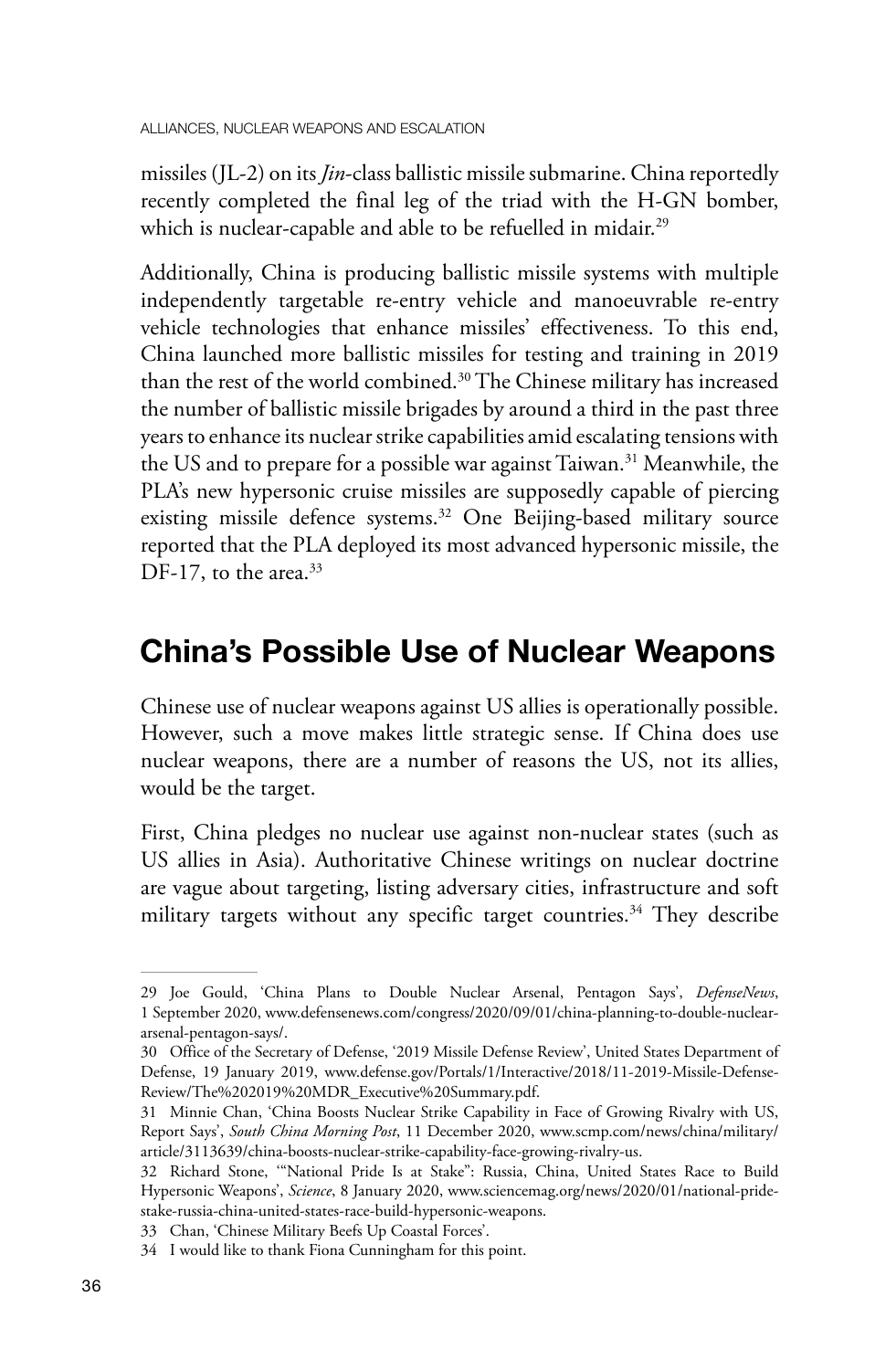#### 3. NUCLEAR DETERRENCE AND THE US–CHINA STRATEGIC RELATIONSHIP

only one campaign for the use of China's nuclear forces: the 'nuclear counterstrike campaign' (核反击战役). The main component of this campaign corresponds to China's no-first-use doctrine—in other words, China would only execute a nuclear strike after it had been attacked with nuclear weapons. The posture of China's forces (which includes relatively small numbers of intercontinental ballistic missiles and the separate storage of warheads) and its training to launch on attack and not on warning, are consistent with a singular campaign intended to launch only a retaliatory strike.35

Developments in 2019 indicate that China intends to increase its peacetime readiness nuclear posture from launch on attack to launch on warning, casting doubt upon the no-first-use policy.<sup>36</sup> However, there are no indications that its commitment not to use nuclear weapons against non-nuclear states is in question.37 In other words, if China is going to use nuclear weapons, its doctrine encourages use against the US homeland, not the territory of its allies.

Second, there are operational trade-offs between targets.<sup>38</sup> The US and China do not have a mutually assured destruction relationship*.* Their nuclear relationship is highly asymmetric. The US has 5,800 nuclear warheads; it is estimated China will have 200 only after a significant building program. China also has limited delivery options (approximately 30 launchers), possessing only a few intercontinental ballistic missiles that can reach the US.39

Using nuclear weapons against US allies would be less influential in terms of the US's willingness and ability to continue fighting than using them against the US homeland. But such a move could precipitate the use of nuclear weapons against the Chinese homeland. The US provides a nuclear umbrella for allies through an extended deterrence guarantee—or the

<sup>35</sup> Fravel and Cunningham, 'Assuring Assured Retaliation'.

<sup>36</sup> Office of the Secretary of Defense, 'Military and Security Developments'.

<sup>37</sup> 吴莼思 [Wu Chunsi, Researcher at Shanghai Research Institute of Global Issues], '核安全峰 会、全球核秩序建设与中国角色' [Nuclear Security Summit, Global Nuclear Order and the Role of China], *International Security Research* 33(02), 2015, 56–57; Xuequan Mu, 'Nuclear Deterrence Targeting Non-Nuclear States a Sign of Hegemonism: Chinese Ambassador', *Xinhua*, 16 May 2019, [www.xinhuanet.com/english/2019-05/16/c\\_138061422.htm](http://www.xinhuanet.com/english/2019-05/16/c_138061422.htm).

<sup>38</sup> The author would like to thank Fiona Cunningham for highlighting this factor.

<sup>39</sup> The silo-based CSS-4 Mod 2 (DF-5A) and MIRV-equipped Mod 3 (DF-5B); the solid-fuelled, road-mobile CSS-10-class (DF-31, DF-31A and DF-31AG); and the DF-41, which is still in production. See, 'DF-5', Missile Threat, last modified 2 August 2021, [missilethreat.csis.org/missile/](http://missilethreat.csis.org/missile/df-5-ab/) [df-5-ab/](http://missilethreat.csis.org/missile/df-5-ab/).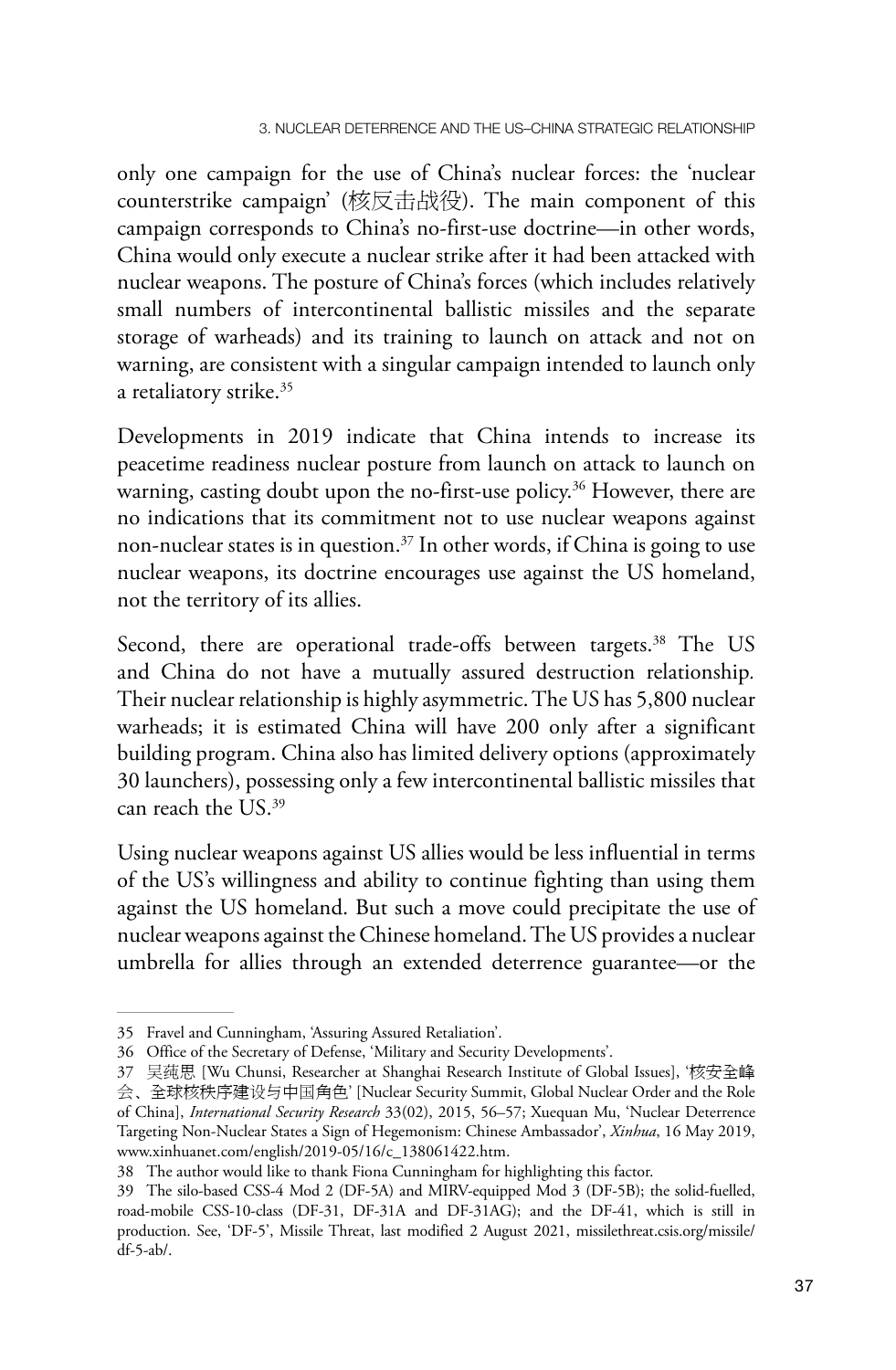reassurance that nuclear action against allies would trigger a US response. Additionally, given the PRC's current operational warhead stockpile and launchers, there would be a numbers trade-off with inflicting unacceptable retaliation on the US and attacking US allies. For example, the Chinese nuclear-tipped missiles that could strike Australia (DF-31, 31A, 41, JL-2 and perhaps DF-4) are the same as those that bring US territory into range. Using its nuclear weapons against allies would thus undermine its deterrent against the US.

As Beijing increases its arsenal, the trade-off may decrease in severity, but it will still significantly discourage nuclear use against US allies given that asymmetry in US nuclear dominance will remain. If the PRC has already absorbed a damage-limiting US strike, the opportunity cost of striking an allied versus a US target would be particularly high. There is also an opportunity cost in the training and targeting realm. China is focused on deterring US nuclear use, and for a nuclear counterstrike campaign, it is unclear how flexible the strategic rocket force can be to change approaches and targets.

Third, China's ability to threaten the US and its allies with conventional weapons in the region is significant. After three decades of focused military modernisation, China now has one of the most advanced and largest militaries in the world. China has many options to inflict massive harm on regional countries through non-nuclear means: through employment of traditional air, naval or sea power; through having the most advanced cruise and ballistic missile program in the world; through grey-zone activities that leverage militias and law enforcement forces such as the coastguard; or through cyber, space or electronic warfare.

This means that China has many options for military coercion short of nuclear use. The potential economic costs alone have caused many leaders in the region to question the degree to which they would support the US. Manila, for example, has considered ending its Visiting Forces Agreement with Washington as a result of deepening economic ties between the Philippines and China, largely fuelled by Belt and Road Initiative investments from the latter. While the agreement with the US was ultimately maintained, this incident demonstrates that Beijing clearly has increasing influence. In short, Beijing can likely convince countries to withdraw their support with conventional threats and means alone. Chinese actions also suggest that its military is not thinking about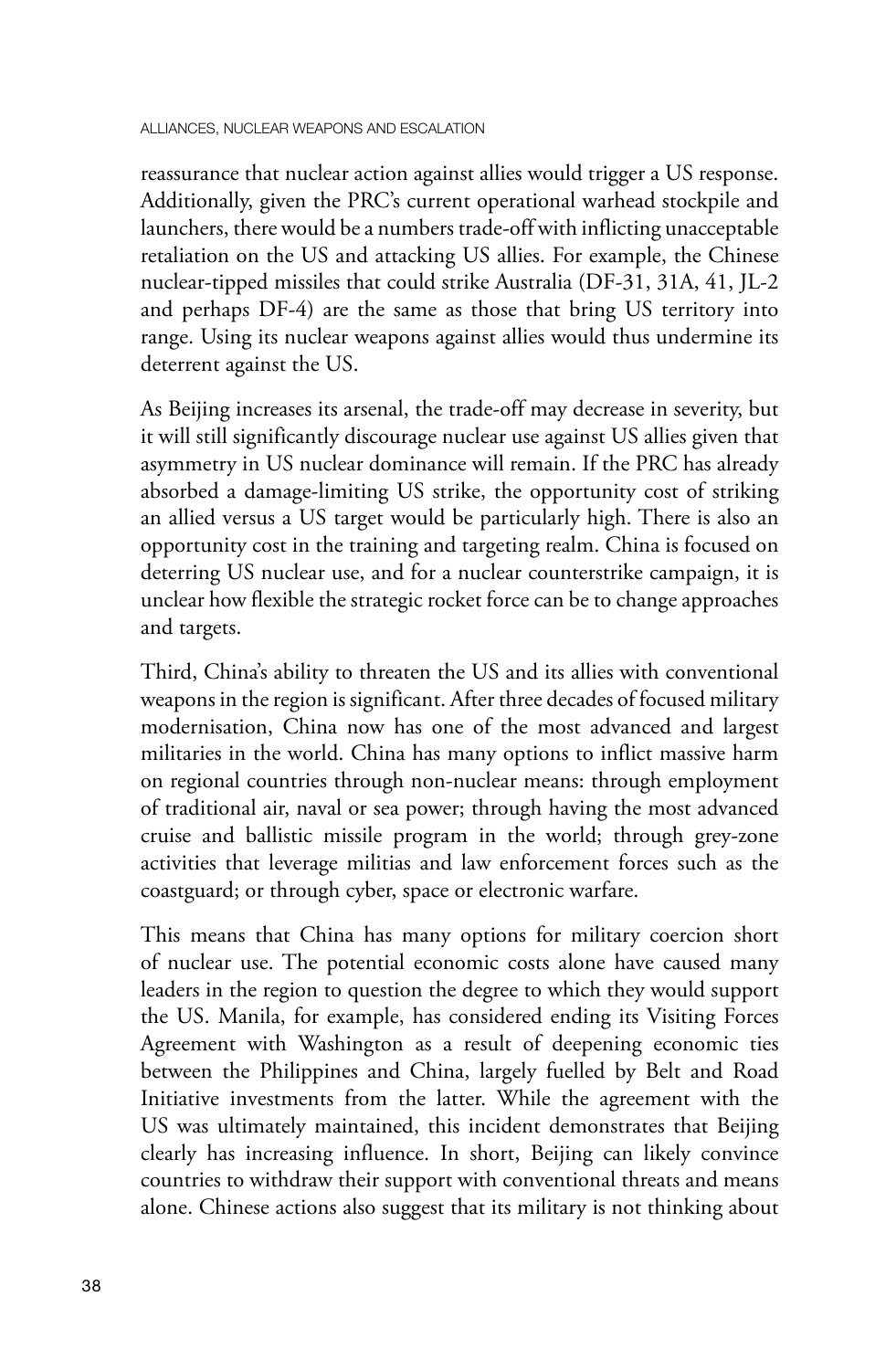nuclear weapons as a coercive, signalling tool—indeed, Chinese nuclear operational doctrine lacks any clear plans for limited nuclear use and the strategic rocket force lacks tactical nuclear weapons.<sup>40</sup>

\*\*\*

In most contingencies, even over Taiwan, the prospects for nuclear use are extremely low, with the highest risk being a situation in which Beijing chooses to respond with a high level of force to a perceived attack on its interests. Allied involvement would further decrease the likelihood that either side will cross the nuclear threshold. Admittedly, the more involved and critical allied support is, the more likely it is those countries' military forces and territory could become a target for military attack. But Chinese doctrine and force posture all point to the US as the target for a 'nuclear counterattack' campaign. A nuclear attack on allied forces or territory makes little sense from a strategic perspective.

There are many factors that allies would have to consider when deciding how much to support the US in a contingency against Taiwan. How would the choice impact the relationship with the US? What is the likelihood that the US would prevail without support? What are the most operationally effective (political) and feasible (demanded) forms of support? How is Beijing likely to respond both in wartime and after the conflict is over? What will the region look like after these decisions have been made and the conflict plays out? While these factors create a complex decision space, this chapter suggests that there is little need to fear nuclear retaliation as one of the primary considerations.

<sup>40</sup> Cunningham and Fravel, 'Dangerous Confidence?'.